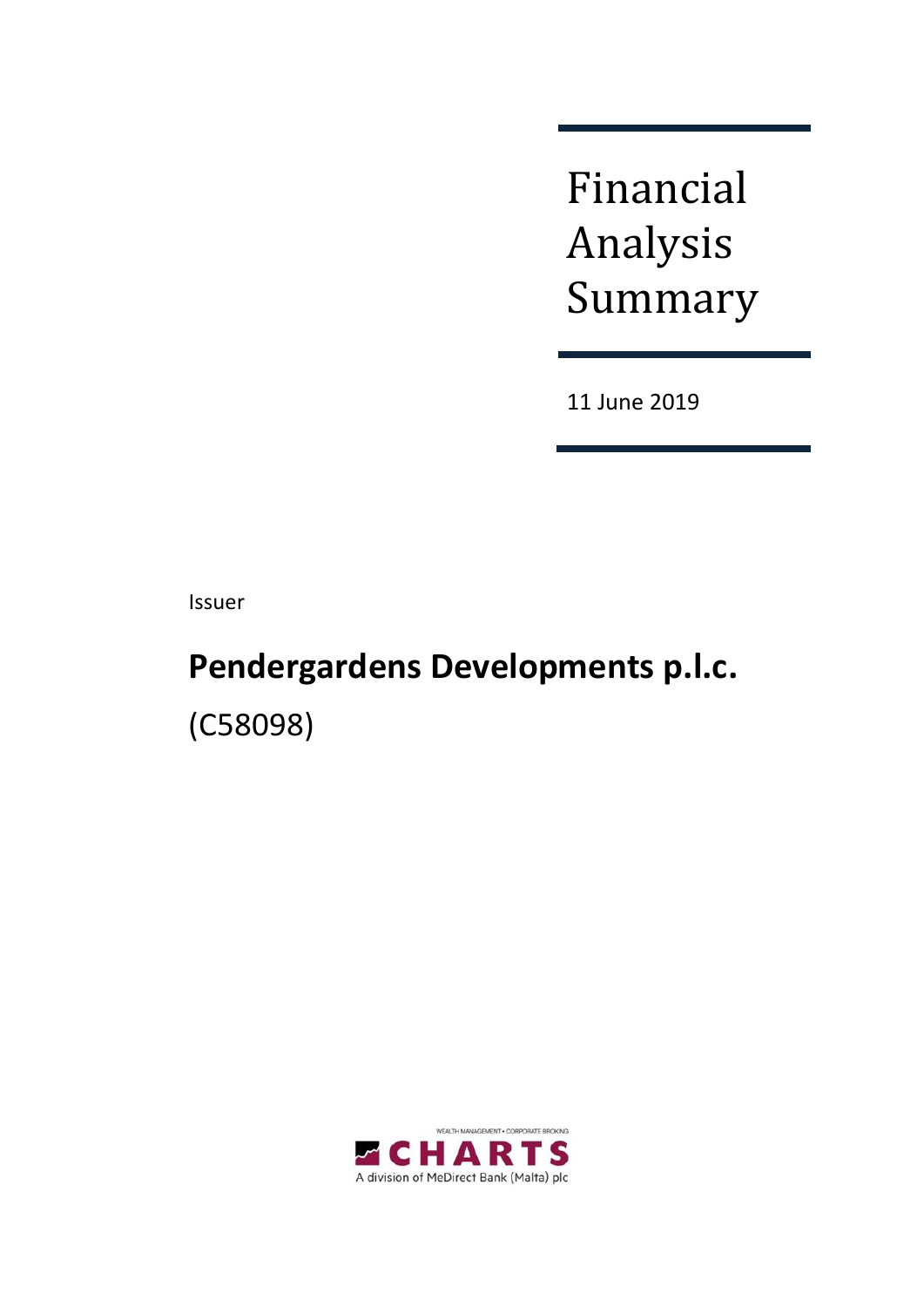

The Directors Pendergardens Developments p.l.c. GB Buildings, Triq il-Watar Ta'Xbiex XBX 1301 Malta

11 June 2019

Dear Sirs

#### **Pendergardens Developments p.l.c. Financial Analysis Summary**

In accordance with your instructions, and in line with the requirements of the Listing Authority Policies, we have compiled the Financial Analysis Summary ("**Analysis**") set out on the following pages and which is being forwarded to you together with this letter.

The purpose of the financial analysis is that of summarising key financial data appertaining to Pendergardens Developments p.l.c. (the "**Company**"). The data is derived from various sources or is based on our own computations as follows:

- (a) Historical financial data, for the three financial years ended 31 December 2016 to 31 December 2018, has been extracted from the audited financial statements of the Company for the three years in question.
- (b) The forecast data of the Company for the year ending 31 December 2018 has been provided by management of the Company.
- (c) Our commentary on the results of the Company and on its financial position is based on the explanations provided by the Company.
- (d) The ratios quoted in the Financial Analysis Summary have been computed by us applying the definitions set out in Part 4 of the Analysis.
- (e) Relevant financial data in respect of the companies included in Part 3 has been extracted from public sources such as websites of the companies concerned, financial statements filed with the Registrar of Companies or websites providing financial data.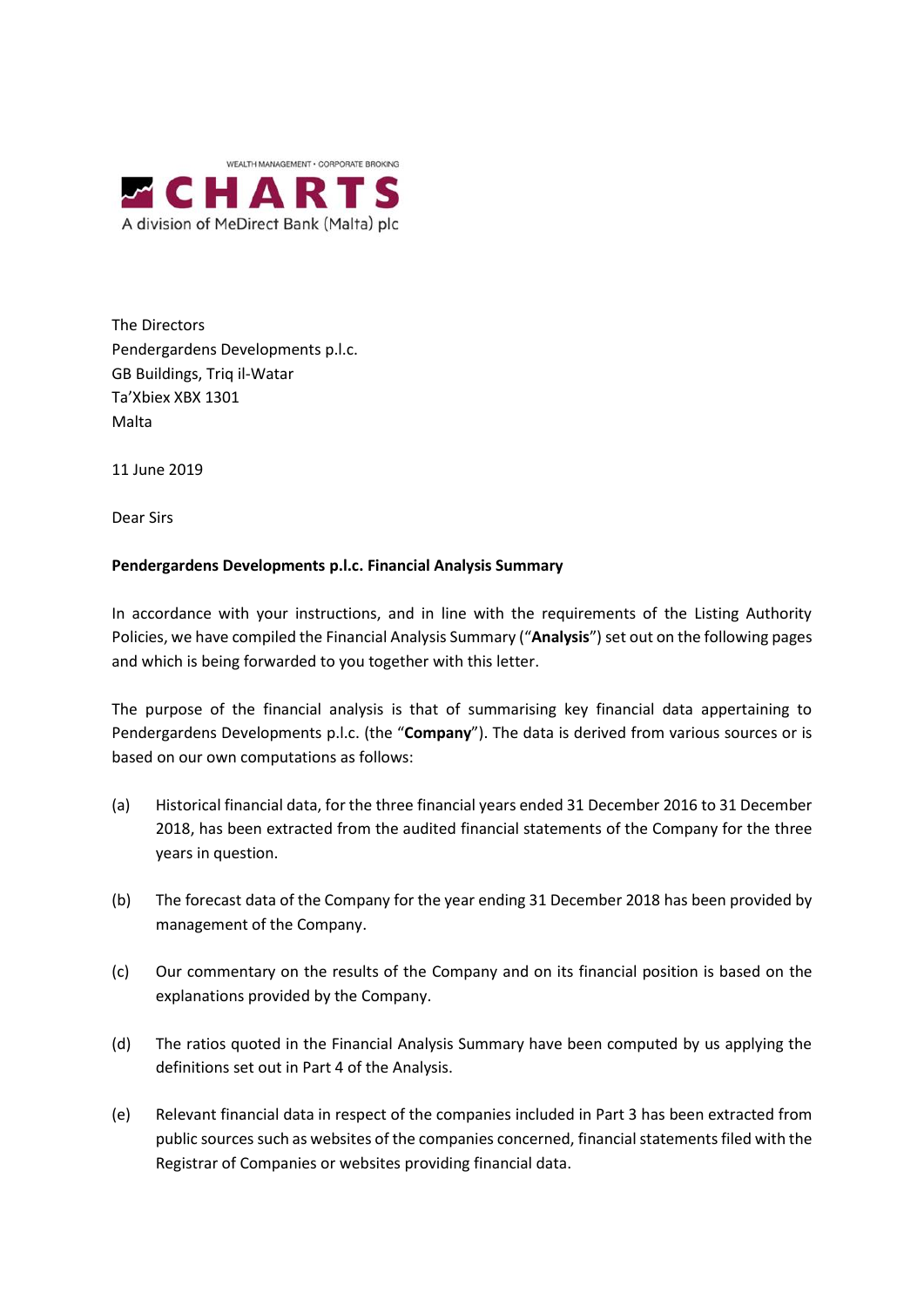

The Analysis is meant to assist investors in the Company's securities and potential investors by summarising the more important financial data of the Company. The Analysis does not contain all data that is relevant to investors or potential investors. The Analysis does not constitute an endorsement by our firm of any securities of the Company and should not be interpreted as a recommendation to invest in any of the Company's securities. We shall not accept any liability for any loss or damage arising out of the use of the Analysis. As with all investments, potential investors are encouraged to seek professional advice before investing in the Company's securities.

Yours faithfully,

**Evan Mohnani** Head – Corporate Finance

**CHARTS** - a division of MeDirect Bank (Malta) plc The Centre, Tigné Point, Sliema TPO 0001 - Tel: 2557 4400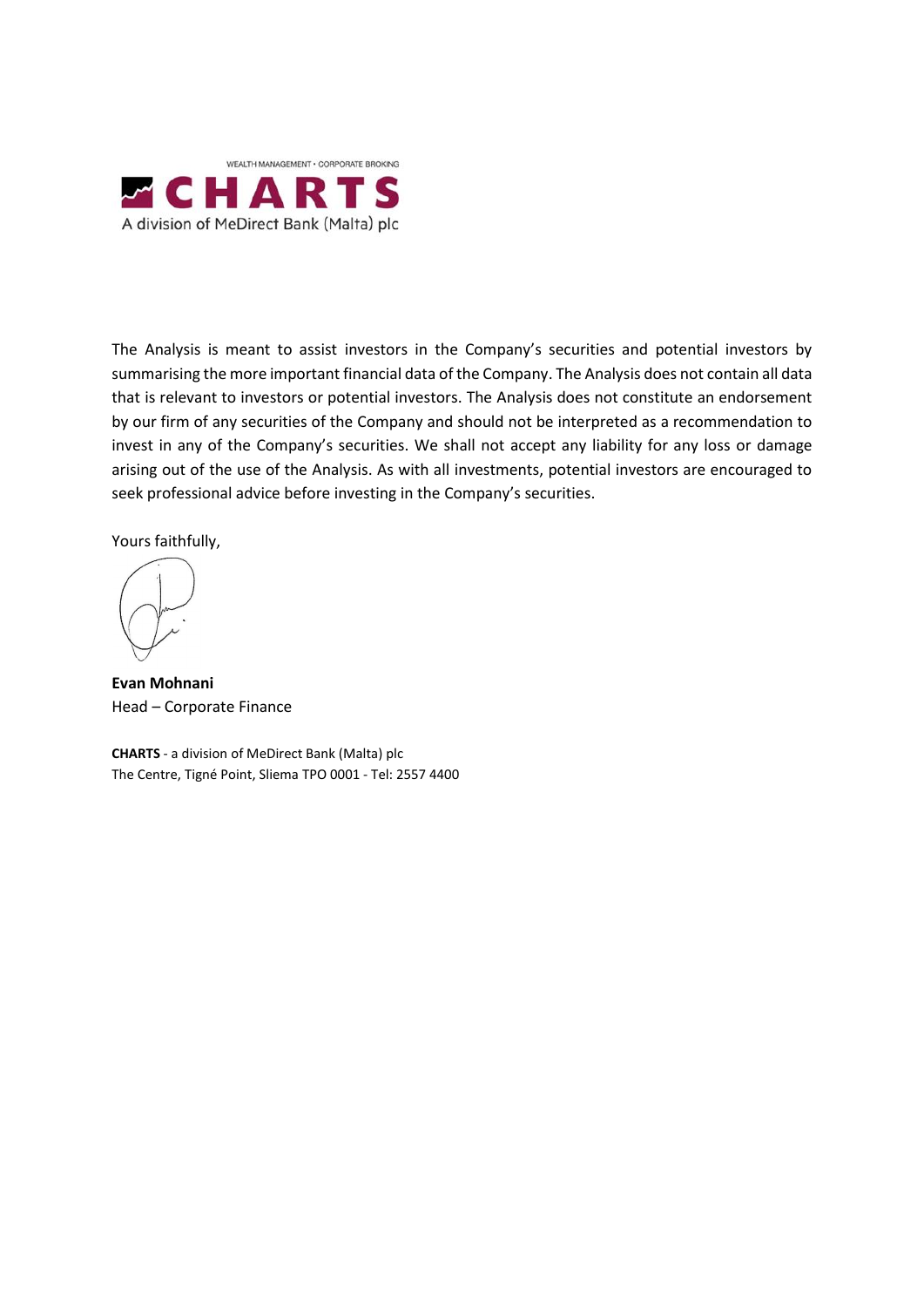# **TABLE OF CONTENTS**

| 1. |     |  |
|----|-----|--|
| 2. |     |  |
|    | 2.1 |  |
|    | 2.2 |  |
| 3. |     |  |
| 4. |     |  |
|    | 4.1 |  |
|    | 4.2 |  |
|    | 4.3 |  |
| 5. |     |  |
|    | 5.1 |  |
|    | 5.2 |  |
|    | 5.3 |  |
|    | 5.4 |  |
|    | 5.5 |  |
|    | 5.6 |  |
|    | 5.7 |  |
|    |     |  |
| 6. |     |  |
| 7. |     |  |
| 8. |     |  |
|    |     |  |
|    |     |  |

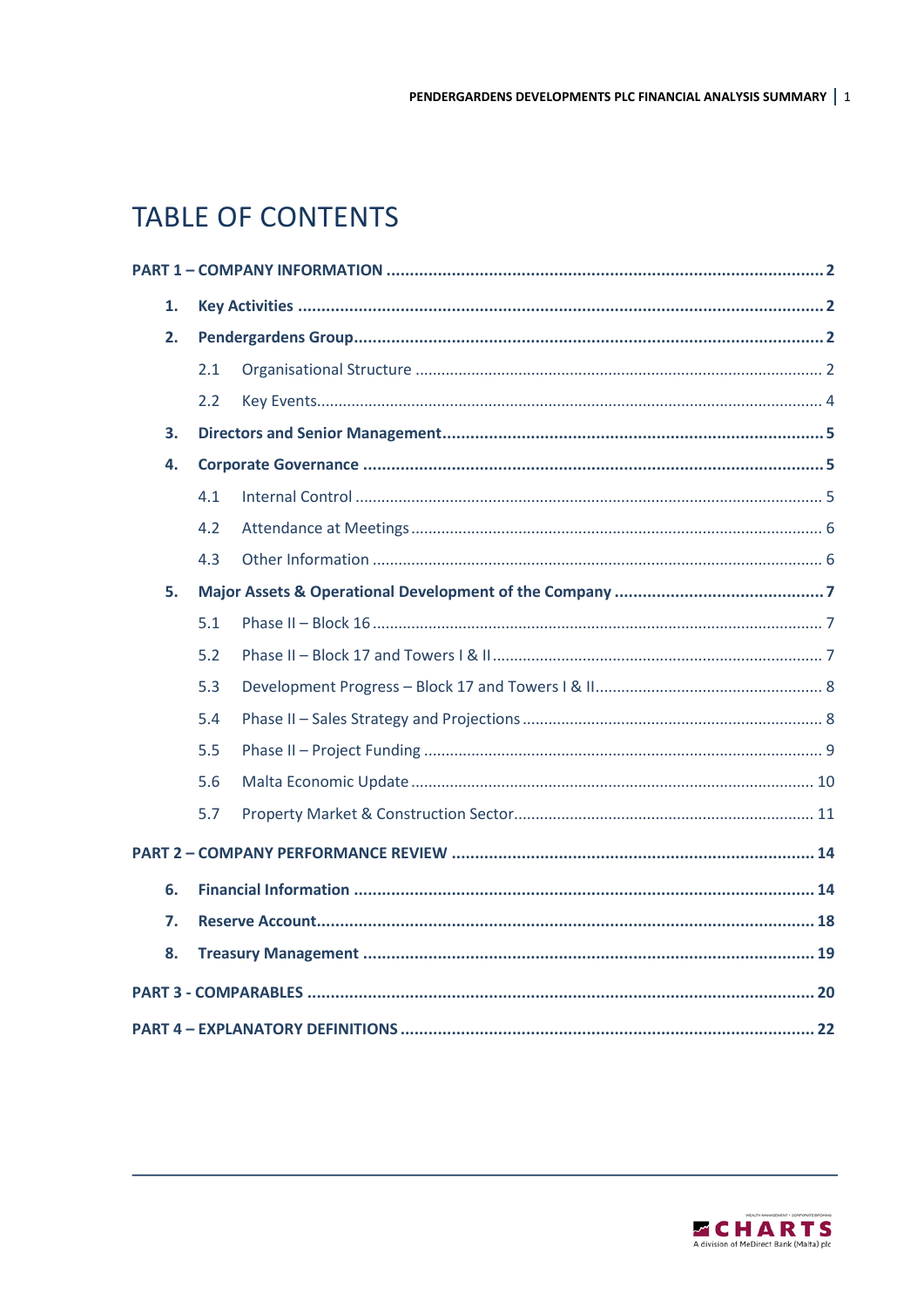# <span id="page-4-0"></span>PART 1 – COMPANY INFORMATION

# **1. KEY ACTIVITIES**

<span id="page-4-1"></span>The principal activity of Pendergardens Developments p.l.c. (the "**Company**" or "**Issuer**") is to carry on the business of a property development company. In particular, the Company is currently involved in the development of Towers I and II, and in marketing residential units, retail and office space located in Block 16, Block 17 and Towers I and II. The afore-mentioned properties comprise the final phase of the Pendergardens Project ("**Phase II**").

# <span id="page-4-2"></span>**2. PENDERGARDENS GROUP**

# <span id="page-4-3"></span>**2.1 Organisational Structure**

The Company was incorporated in November 2012 and forms part of the Pendergardens Group as set out in the Group organisational structure hereunder:



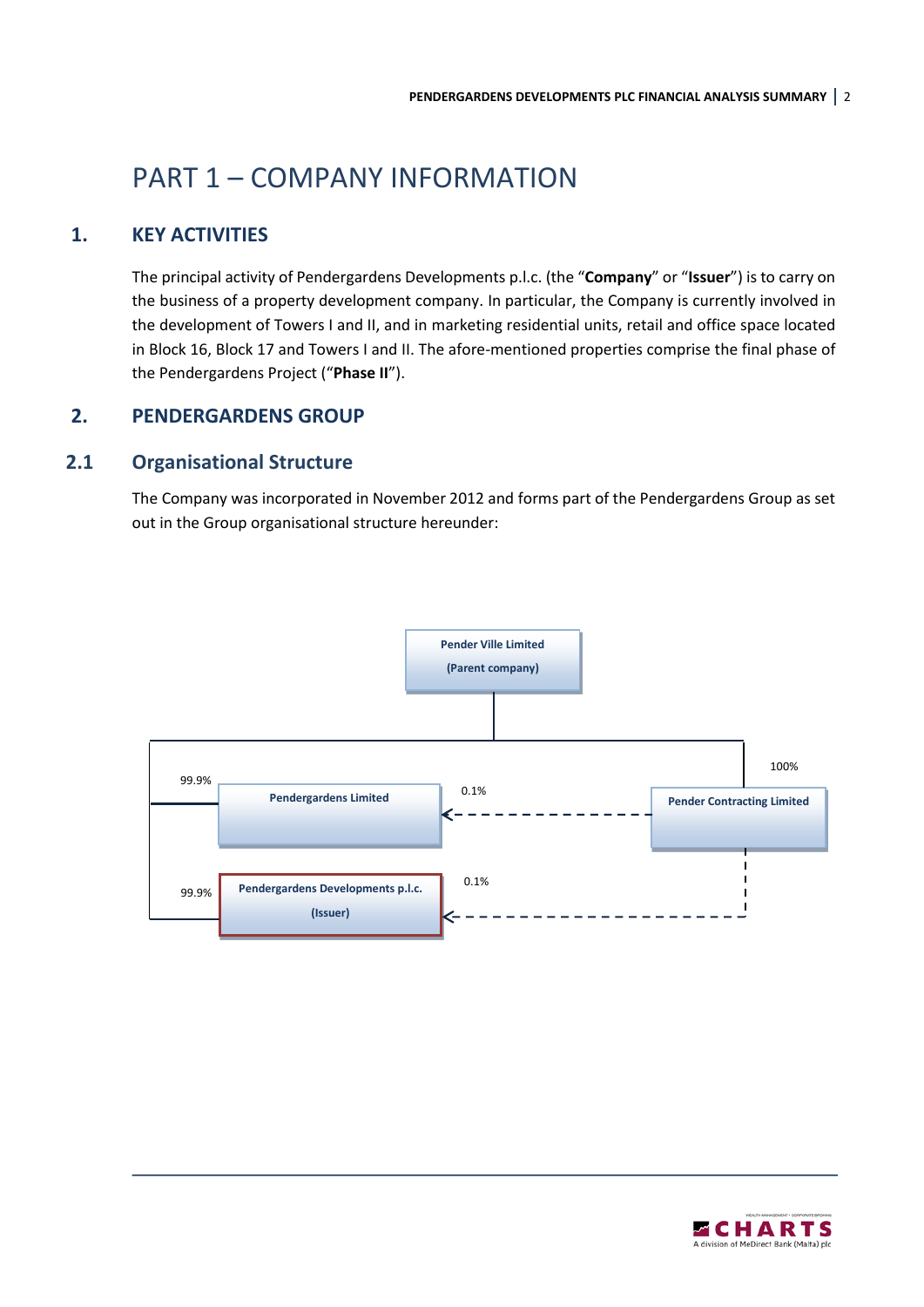The parent company of the Group is Pender Ville Limited. It was set up in July 2005 by a consortium of investors to acquire and develop Pender Place ("**Pendergardens**") and Mercury House ("**The**  Exchange") in St Julians, each site measuring 18,500m<sup>2</sup> and 8,500m<sup>2</sup> respectively. The acquired area is depicted in the site plan below:



**Site Plan:** Pendergardens and The Exchange

Pender Ville Limited commenced development of 150 residential apartments spread over 6 blocks (known as Blocks 10 to 15) together with underlying car park spaces in the first quarter of 2007. All apartments were sold over a 6-year period, except for one apartment which is being used by the Pendergardens Group as an office. Total sales proceeds generated from the aforementioned sales amounted to €43.7 million.

In a bid to proceed with the development of the remaining part of Pendergardens, the Block 16 site (measuring *circa* 1,379m<sup>2</sup>) was transferred in December 2012 to Pendergardens Developments p.l.c. The Company issued €12 million in debt securities in February 2013 and initiated construction of 46 residential apartments, 807m<sup>2</sup> of retail area and car park spaces in the first quarter of 2013. Block 16 was completed in 2015.

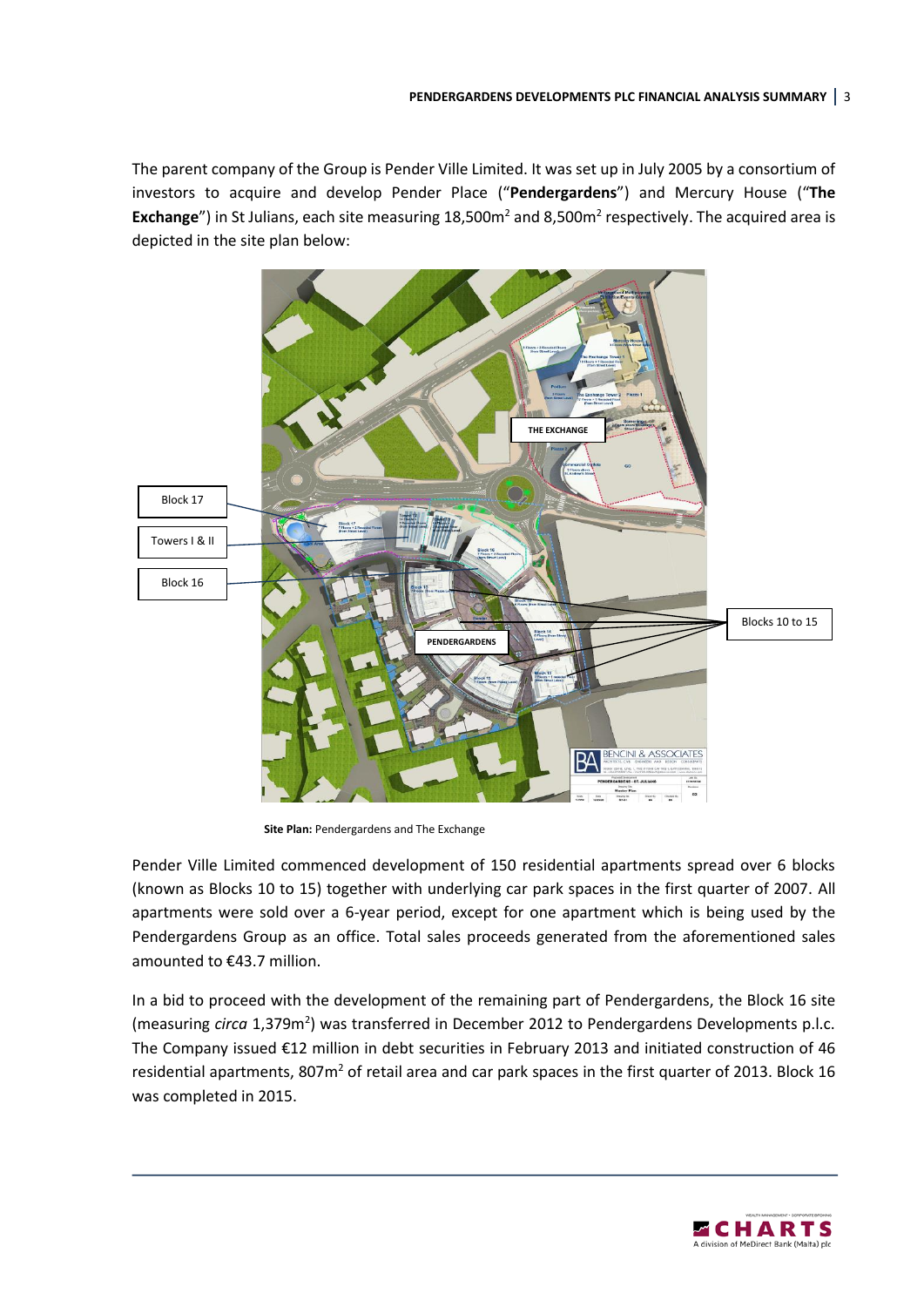Pursuant to the bond offer in May 2014, which comprised the issuance of €15 million 5.5% Secured Bonds 2020 and €27 million 6% Secured Bonds 2022, the Company redeemed the afore-mentioned debt securities and acquired from Pender Ville Limited the last remaining parcel of land at Pendergardens measuring 3,217m<sup>2</sup> to construct Block 17 and Towers I & II. The said development will include, once completed, 77 residential apartments, 7 floors of office space, commercial premises and public and residential car park spaces.

In 2009, Pender Ville Limited sold an area measuring 950m<sup>2</sup> to FIMBank plc. The Pendergardens Group was entrusted with the construction of the FimBank plc property which was completed in 2012.

Between December 2016 and Q4 2017, Pender Ville Limited completed the sale of the site known as The Exchange to a third party acquirer. Furthermore, a portion of land (*circa* 4,300m<sup>2</sup>) earmarked for the development of 15 detached and semi-detached villas, forming part of the Pendergardens development, has to date been sold to third parties, except for one villa plot which is subject to a preliminary sale agreement.

Pender Contracting Limited was incorporated in February 2006, principally to act as the main contractor to execute the construction and development of Pendergardens. Currently, the company is involved in the development of Towers I & II.

#### <span id="page-6-0"></span>**2.2 Key Events**

- **2007** Issue of Phase I development permit; official launch of Blocks 11, 12, 13 and 14; the property is awarded Special Designated Area Status
- **2008** Launch of Block 15 on the market
- **2009** Sale of property at The Exchange to FIMBank
- **2010** Development of Blocks 11 to 15 is completed; property owners commence residing at Pendergardens; launch of Block 10 apartments
- **2011** Issue of development permit for remaining sites
- **2012** All apartments in Phase I are sold
- **2013** Launch of Block 16 on the market; commencement of construction of Block 16
- **2014** Commencement of construction of Towers I & II
- **2015** Completion of Block 16 and promise of sale agreement for The Exchange is signed
- **2016** Block 16 is completed & sold except for 1 unit; launch of Block 17 and signed 44 pre-sale agreements; signed a pre-sale agreement for the supermarket and three retail units
- **2017** Launch of Towers residential units; sold The Exchange and completed first deed of supermarket and retail areas; signed 11 pre-sale agreements for Tower apartments and first office space lease agreement
- 2018 Completion of Block 17 and underlying public car park; acquired an additional 3,548m<sup>2</sup> in the public car park thereby increasing the available car spaces from 253 to 323
- **2019** Pendergardens Business Centre commenced operations on 1 April 2019

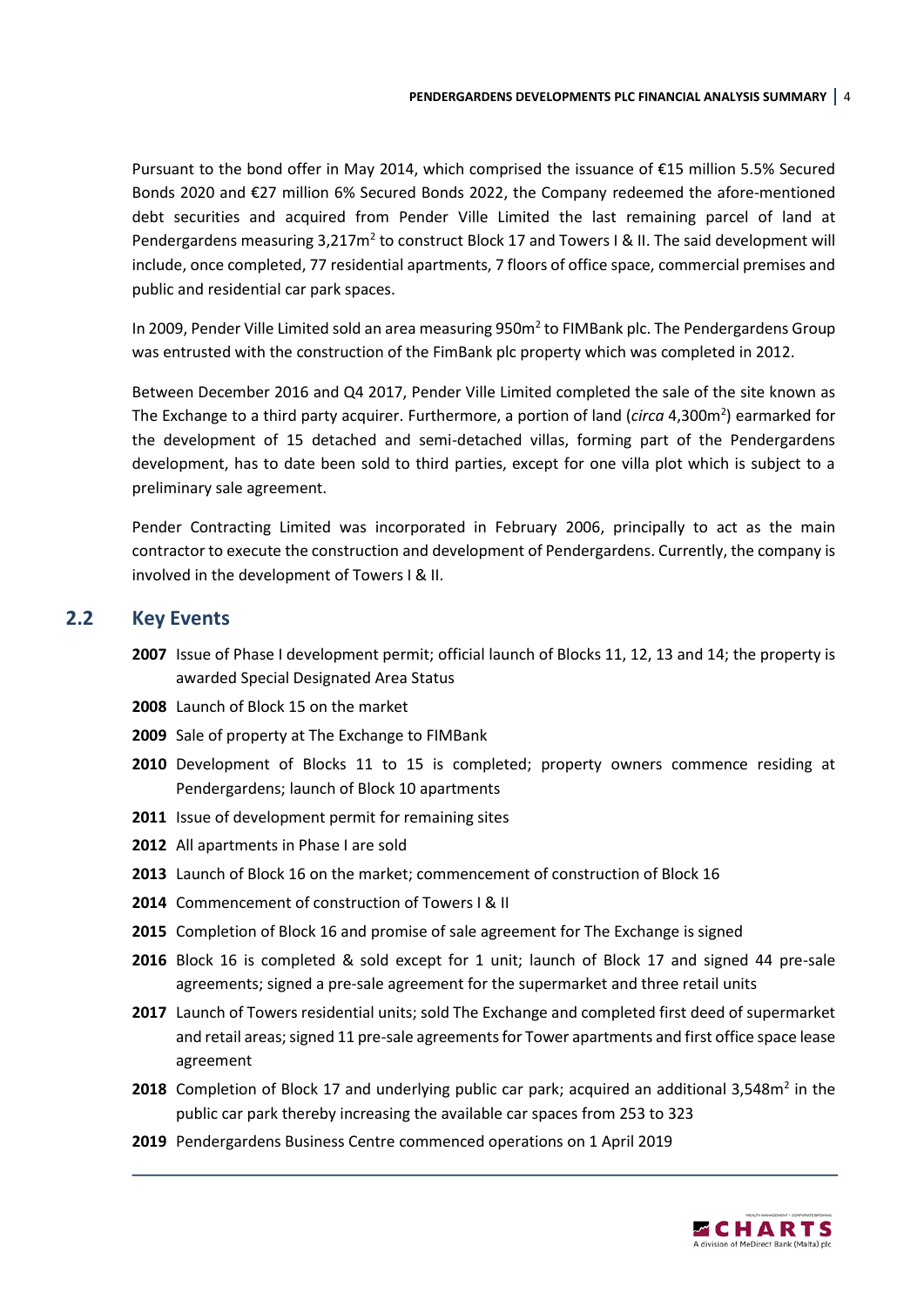#### **3. DIRECTORS AND SENIOR MANAGEMENT**

<span id="page-7-0"></span>The Company is managed by a Board consisting of five directors entrusted with the overall direction and management of the Company.

#### **Board of Directors**

| Edmund Gatt Baldacchino | Chairman                           |
|-------------------------|------------------------------------|
| Edward Licari           | Deputy Chairman                    |
| John Attard             | Non-Executive Director             |
| Philip Farrugia         | Independent Non-Executive Director |
| Joseph FX Zahra         | Independent Non-Executive Director |

The Company has no employees and therefore is reliant on the resources seconded to it by its parent company, Pender Ville Limited. The names and responsibilities of the latter's senior management are set out hereunder:

#### **Senior Management**

| Emmanuel Briffa  | <b>Chief Operating Officer</b>   |
|------------------|----------------------------------|
| Natalie Scerri   | <b>Financial Controller</b>      |
| Michael De Maria | Sales & Marketing Manager        |
| Ernest Debono    | Cost Manager & Quantity Surveyor |

# <span id="page-7-1"></span>**4. CORPORATE GOVERNANCE**

#### <span id="page-7-2"></span>**4.1 Internal Control**

The Board appointed an independent internal auditor, Ivan Fsadni, who attends audit committee meetings.

The Company's Board of Directors and Executive Management are responsible for establishing and maintaining an effective system of internal controls. The Internal Audit was set up as a tool to assess the effectiveness of such implemented controls and to provide to the Company's Board of Directors through the Audit Committee with an opinion on the effectiveness of the internal control and risk management framework within the company.

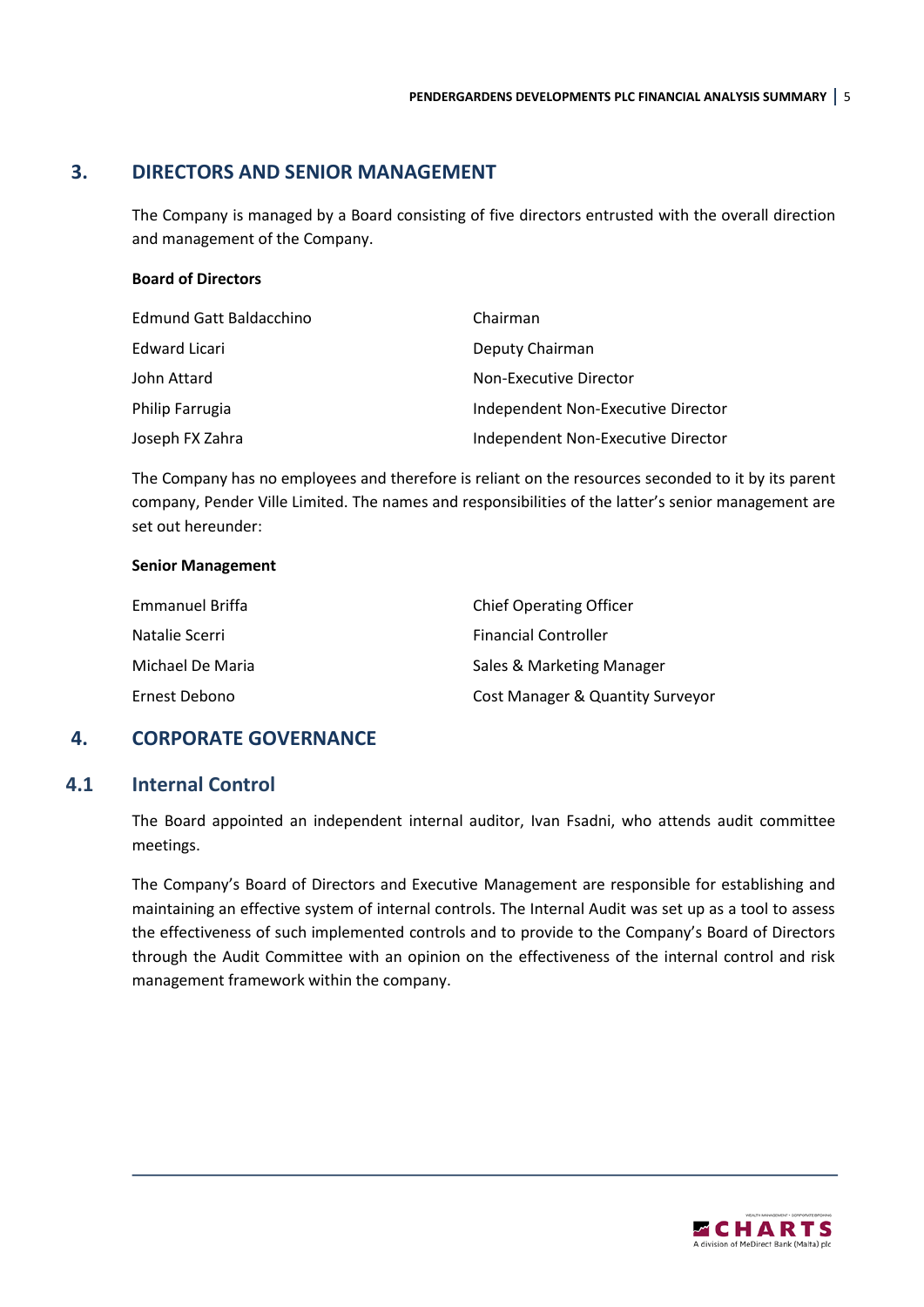# <span id="page-8-0"></span>**4.2 Attendance at Meetings**

#### **Board Meetings**

The Board met formally seven times during the period under review. The number of board meetings attended by Directors during the year ended 31 December 2018 was as follows:

| <b>Members</b>          | <b>Attended</b> |
|-------------------------|-----------------|
| Edmund Gatt Baldacchino |                 |
| <b>Edward Licari</b>    |                 |
| John Attard             |                 |
| Philip Farrugia         |                 |
| Joseph FX Zahra         |                 |

#### **Audit Committee**

All Directors of the Company sitting on the Audit Committee are of a non-executive capacity. Philip Farrugia acts as chairman, whilst Joseph FX Zahra and Edmund Gatt Baldacchino act as members. The Committee met seven times during the year ended 31 December 2018 and all members attended all meetings.

#### **Investment Committee**

The Investment Committee is made up of Joseph FX Zahra, who is the chairman of the Committee, Philip Farrugia and John Attard. The Committee, which met seven times during 2018, is entrusted with overseeing the Company's investment policy and making recommendations to the Board on the subject matter.

# <span id="page-8-1"></span>**4.3 Other Information**

| Legal Advisors          | Dr Massimo Vella of Vella Zammit McKeon Advocates |
|-------------------------|---------------------------------------------------|
| <b>Auditors</b>         | <b>PricewaterhouseCoopers</b>                     |
| <b>Security Trustee</b> | Equinox International Limited                     |

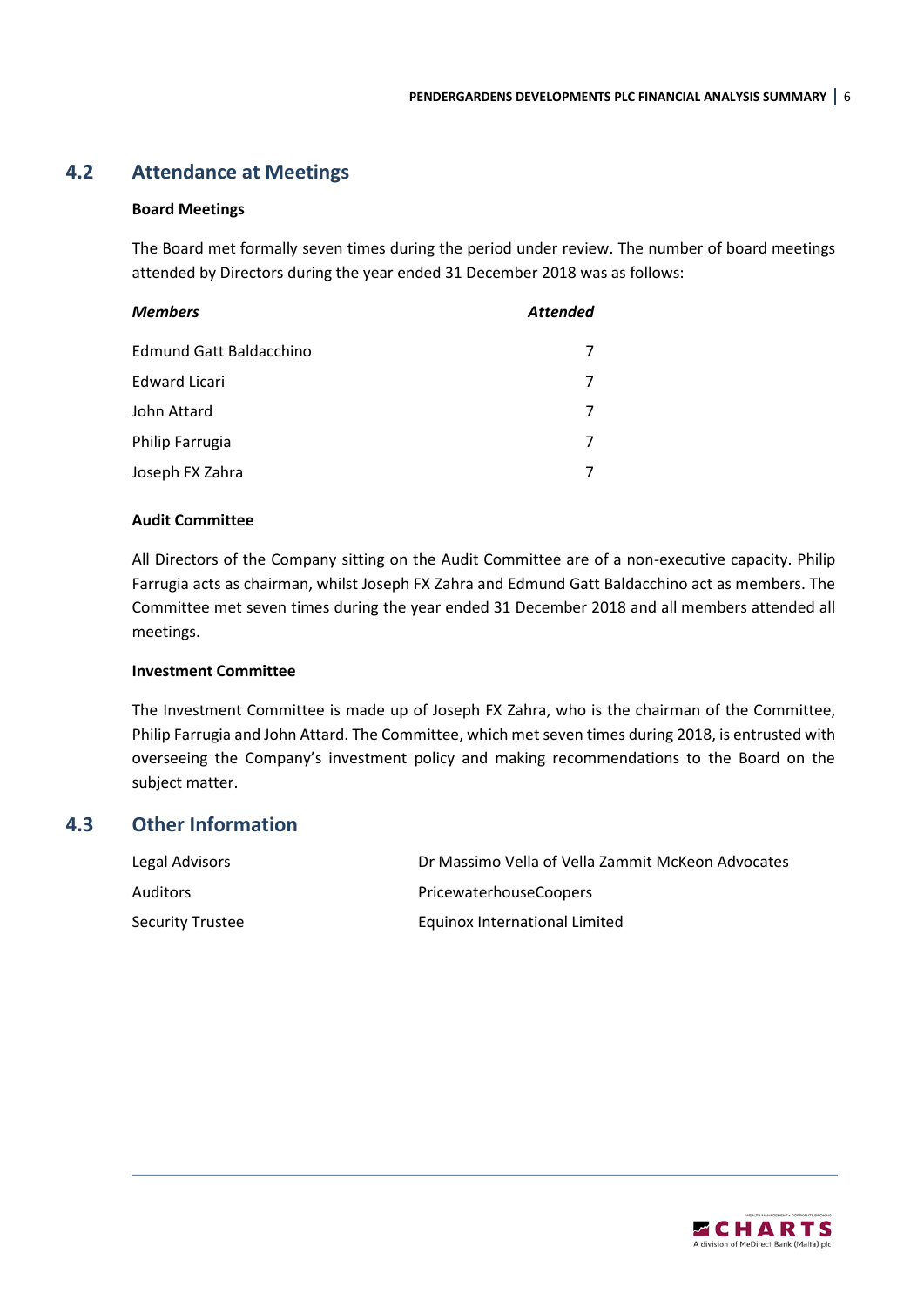

# <span id="page-9-0"></span>**5. MAJOR ASSETS & OPERATIONAL DEVELOPMENT OF THE COMPANY**

# <span id="page-9-1"></span>**5.1 Phase II – Block 16**

In February 2013, the Company entered into a fixed price contract with a related company, Pender Contracting Limited, for €10.02 million (excluding VAT) to construct and develop Block 16. The aforementioned property was completed in 2015.

Block 16 comprises 46 apartments, 4 levels of underlying car spaces and *circa* 807m<sup>2</sup> of retail area. Up to 2017, a total of 45 contracts of sale were signed having an aggregate sales value of €15.7 million. The final deed for the remaining 3-bedroom duplex penthouse unit in Block 16 was signed in May 2019 for the consideration of €1.1 million.

# <span id="page-9-2"></span>**5.2 Phase II – Block 17 and Towers I & II**

In 2014, Pendergardens resolved to initiate construction of the remaining parcel of land measuring *circa* 3,217m<sup>2</sup> and known as Block 17 and Towers I & II. Both properties will comprise four levels of car park spaces below ground level, and two levels above ground of retail and office space all together totalling *circa* 15,000m<sup>2</sup>. As from Level 2, Block 17 will have seven floors of residential units and Towers I & II will include seven levels of office space (lettable area of *circa* 5,200m<sup>2</sup>) and a further eight levels of residential units. The top two floors of the Towers will be developed into two duplex penthouses. The offices and residences in Towers I & II will have separate entrances, lobbies and lifts.

As to the level of finishes, Block 17 will be similar to Block 16, whereas Towers I & II will have a level of finish superior to the other blocks.

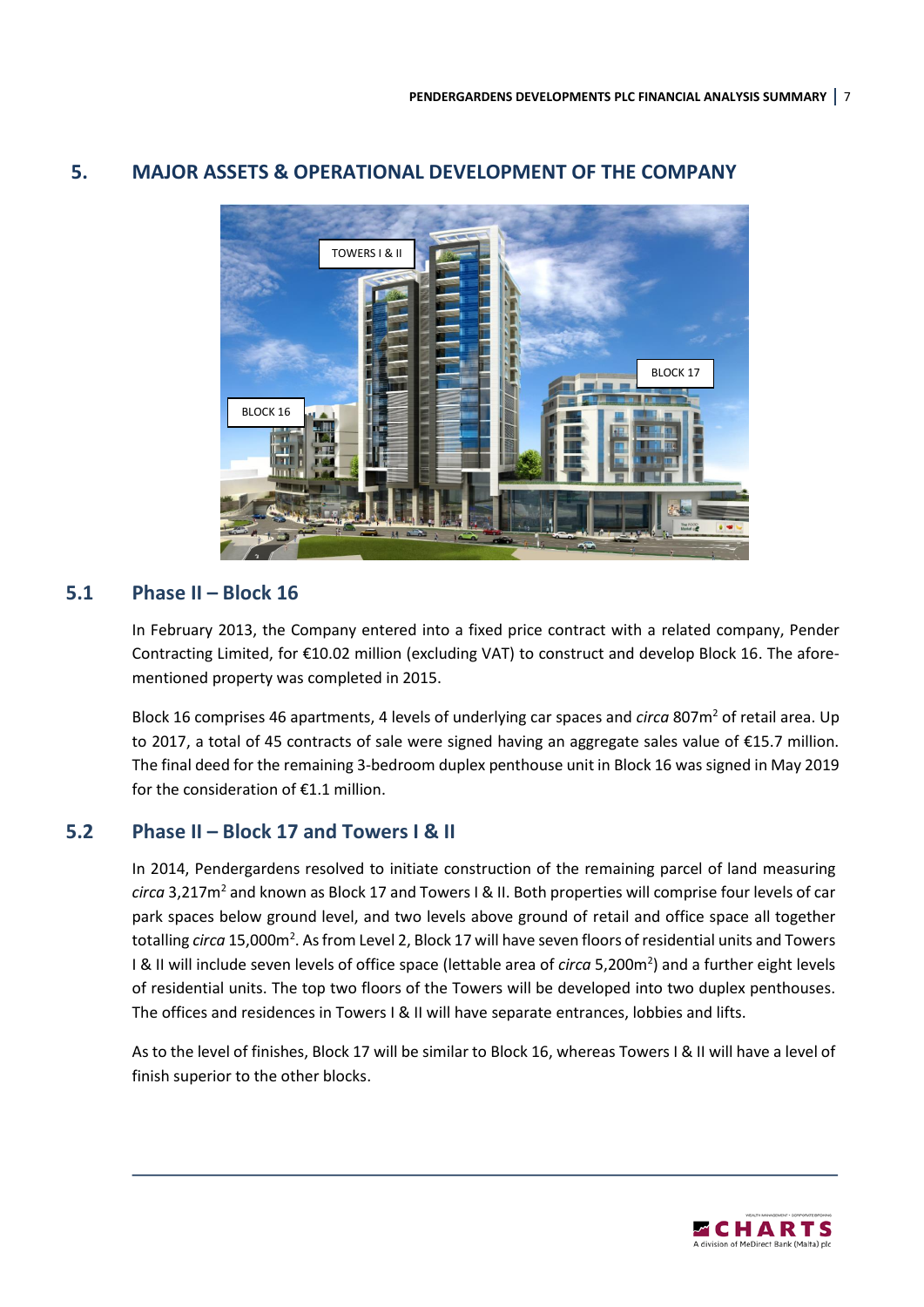### <span id="page-10-0"></span>**5.3 Development Progress – Block 17 and Towers I & II**

The public car park was inaugurated in February 2018 and works on Block 17 were completed at the end of October 2018. Finishing works on Towers I & II have been progressing well and are expected to be completed by the end of June 2019.

# <span id="page-10-1"></span>**5.4 Phase II – Sales Strategy and Projections**

#### **BLOCK 16**

The 46 residential units in Block 16 have all been sold to date.

#### **PUBLIC CAR PARK**

The public car park was opened in February 2018 with 253 car spaces. In May 2018, the Company acquired an additional 3,548m<sup>2</sup> in the public car park from its parent company, increasing the available car spaces to just over 320.

#### **BLOCK 17 RESIDENTIAL**

In May 2016, the Company launched on the market a residential block consisting of 47 apartments (comprising 20 1-bedroom units, 20 2-bedroom units and 4 3-bedroom units) in Block 17. Development of the residential part of Block 17 was completed in October 2018. As at 31 December 2018, sale contracts for 28 units were executed, which contributed €10.8 million to total sales in FY2018. Another 17 units having an aggregate value of €16.3 million are still subject to preliminary sale agreements. The last remaining 2 residential units in Block 17 are still on the market.

#### **TOWERS I & II RESIDENTIAL**

In the second half of 2017, the Company launched on the market 28 3-bedroom residential units (out of 30 units) in Towers I & II and as at 31 December 2018, 16 units were subject to preliminary sale agreements valued at €16.3 million. The other 2 units comprise 3-bedroom duplex penthouses, each having an outdoor pool and sky terraces, which will be launched on the market during 2019.

The pricing strategy for Towers I & II residences has been devised to target the higher-end of the market and factors the level of finishing that issignificantly superior to other parts of the development, and which is reflective of market expectations for such apartments.

#### **COMMERCIAL**

In addition to residential units, Phase II includes the development of a total commercial gross area of circa 16,400m<sup>2</sup> (consisting of a retail podium under Blocks 16 and 17 and a Business Centre in Towers I & II). Other than the supermarket and the adjacent 3 retail units sold in 2017, both the office and retail areas of Block 16, Towers I & II and Block 17 are available on the market for sale or lease.

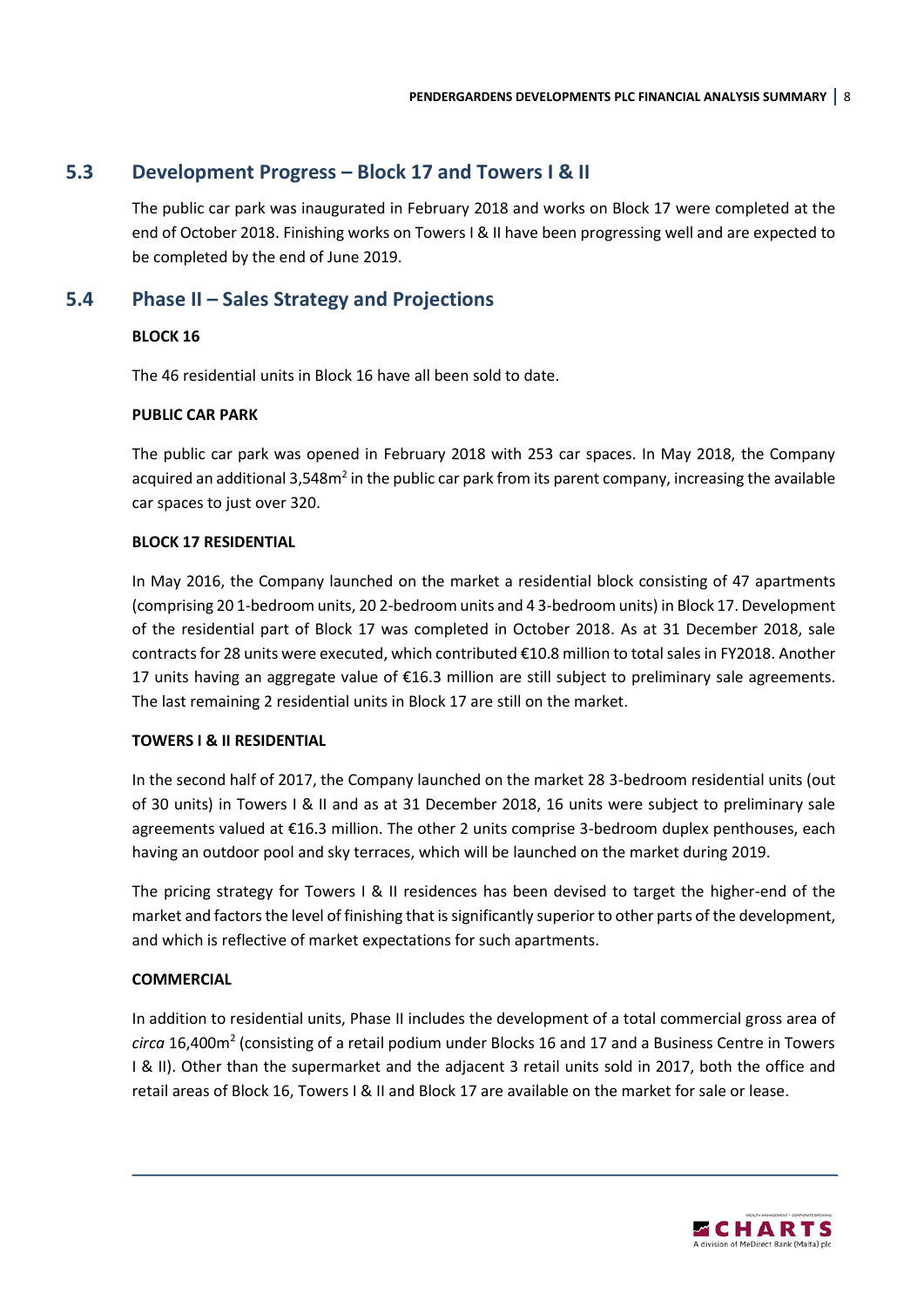By year end (2018), seven lease agreements were signed as follows: three retail units in Block 16 and one retail unit in Towers I & II; two lease contracts for office space in Towers I & II (four floors and half of a floor on level 7); and a lease agreement was concluded on the area earmarked for a wellness centre which is expected to open in early 2020. The Company is presently in negotiations with various interested parties on the remaining available office and retail areas.

#### **REVENUE PROJECTIONS**

The following table illustrates the projected proceeds from sales and leases of units, net of applicable commissions:

| Phase II<br><b>Projected Proceeds from Sales and Leases</b> |        |           |        |
|-------------------------------------------------------------|--------|-----------|--------|
|                                                             | 2019   | 2020-2022 | Total  |
|                                                             | €'000  | €'000     | €'000  |
|                                                             |        |           |        |
| Residential units & car park spaces                         | 22.095 | 19,016    | 41,111 |
| Commercial units & car park spaces                          | 1,050  | 25,576    | 26,626 |
| Total proceeds from sales, net of commissions               | 23,145 | 44,592    | 67,737 |
| Commercial leases & car park revenues                       | 1,003  | 4,225     | 5,228  |
| Total proceeds, net of commissions                          | 24.148 | 48.817    | 72,965 |
|                                                             |        |           |        |

# <span id="page-11-0"></span>**5.5 Phase II – Project Funding**

A breakdown of estimated development expenditure to complete Phase II as from 1 January 2019 and expected funding sources thereof is provided below:

| <b>Completion of Phase II</b>                                              |           |
|----------------------------------------------------------------------------|-----------|
|                                                                            | €'000     |
| Expenditure programme                                                      |           |
| Fixed price contracts: Block 16 (payments to completion)                   | (173)     |
| Fixed price contracts: Block 17 and Towers 1 & II (payments to completion) | (14, 165) |
| Non refundable VAT on development costs                                    | (778)     |
| Net finance costs in construction period (2019)                            | (2,424)   |
| Operating expenses in construction period (2019)                           | (1,317)   |
| Total estimated cash outflows to completion of Phase II                    | (18, 857) |
|                                                                            |           |
| Sources of funding                                                         |           |
| Cash in hand as at 1 January 2019                                          | 15,346    |
| Sales proceeds (net of commissions and provisional tax)                    | 3,511     |
| <b>Total funding requirement</b>                                           | 18,857    |

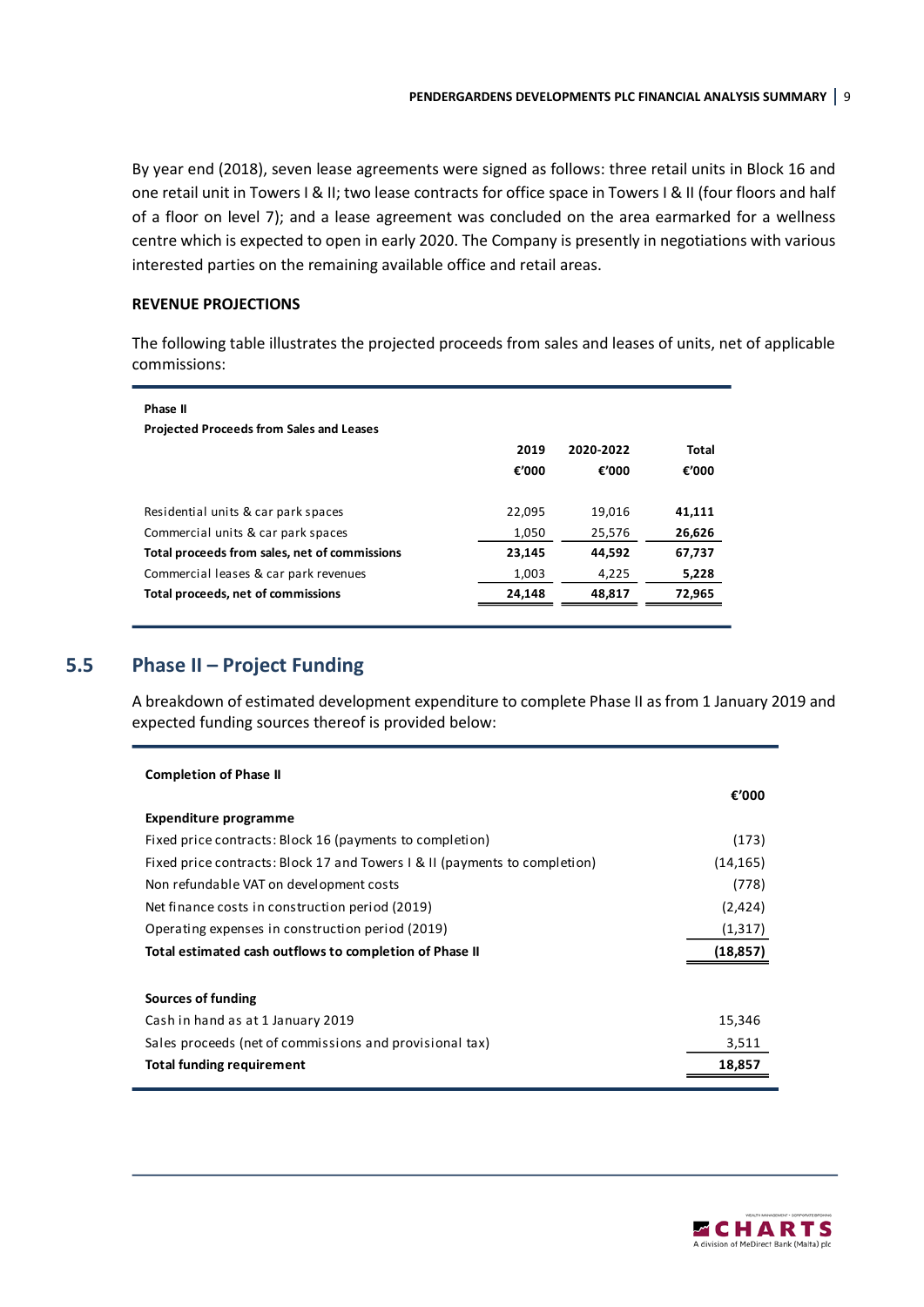Funding requirements for the completion of Phase II are expected to amount to €18.9 million and will be mainly funded from cash in hand and unit sales. The above cash inflows will be utilised principally to settle the remaining balance of €14.3 million due on the fixed price contracts entered into with Pender Contracting Limited for the development of Phase II. As from 1 January 2019 to date of completion of construction, it is expected that the Company will absorb non-refundable VAT and operating expenses amounting to €0.8 million and €1.3 million respectively, and projected net finance costs incurred during the construction period is estimated at €2.4 million.

# <span id="page-12-0"></span>**5.6 Malta Economic Update<sup>1</sup>**

**.** 

Malta's economy performed better than expected in 2018, with real GDP growth reaching the high rate of 6.6%. Economic growth accelerated in the second half of the year, driven by record-high levels of private consumption growth, which increased by 7.3% compared to the previous year. In particular, robust employment growth coupled with modest price pressures in the household consumption basket contributed to boost households' real disposable income. Going forward, private consumption growth is expected to slow down but remain well above its historical average.

Despite the drop in investment in real terms in 2018, which was mostly due to base effects, investment in recent years has stabilised at relatively high levels, with an investment-to-GDP ratio above 20%. In 2019, investment is set to rebound and pick up further in 2020. In particular, non-residential construction is expected to benefit from large investment projects planned in the health, transport and tourism sectors.

The import content of Malta's exports has been steadily declining in the recent past, reflecting the structural shift toward the services sector. As investment rises, import growth is likewise expected to increase, turning the growth contribution of net exports from positive to slightly negative in 2019. Export growth is expected to remain above 2% as a result of the good performance of export-oriented services such as tourism and remote gaming. The current account surplus is set to narrow but to remain among the highest in the EU, underpinned by the large surplus in the services account.

Real GDP growth is expected to remain solid but to gradually ease over the forecast horizon, to an annual rate of 5.5% in 2019 and 4.8% in 2020. Risks to the macroeconomic outlook appear broadly balanced. In particular, global trade tensions and rising uncertainties in some of Malta's trading partners could negatively affect the short-term growth profile. Important upside risks include the possibility of stronger-than-expected private consumption, driven by employment creation and accumulated savings, and a further decline in the import of services.

With the activity rate in Malta quickly approaching the EU average, employment growth is expected to moderate slightly as economic growth slows down, while the unemployment rate is projected to remain below 4% over the forecast horizon. The significant inflow of foreign workers has helped keep

<sup>1</sup> European Economic Forecast – Spring 2019 (European Commission Institutional Paper 102 May '19)

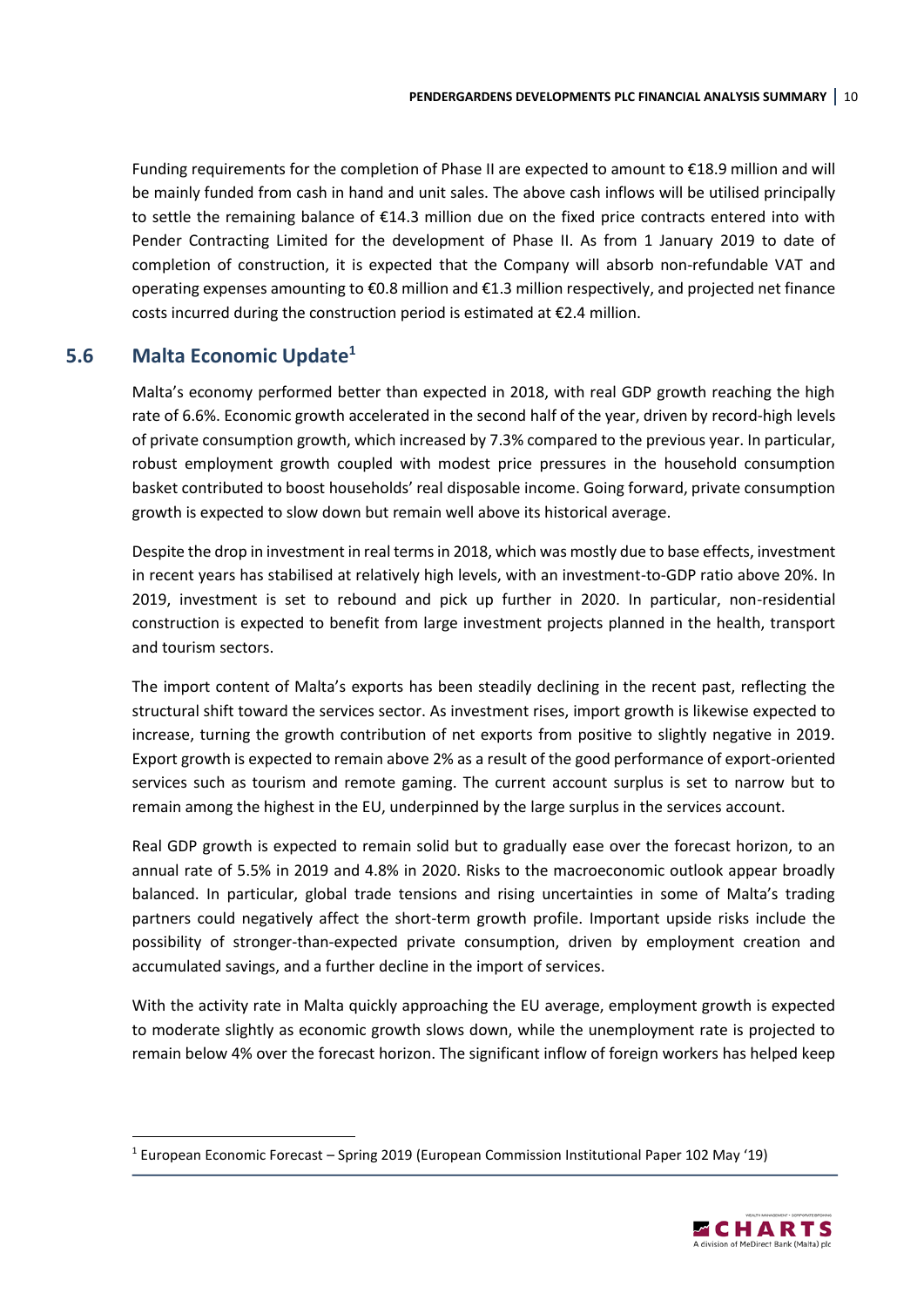wage growth contained; unit labour cost growth is set to rise and reach 1.2% in 2020 as wage pressures gradually materialise.

The inflation profile has been influenced by price increases in the services sector, in particular tourismrelated expenditure like accommodation services. Inflation is set to increase only marginally over the forecast horizon, reaching 1.9% in 2020.

# <span id="page-13-0"></span>**5.7 Property Market & Construction Sector**

Property prices of residential property in Malta increased by 10.8% in the 12 months to the end of March 2019 compared to a year earlier (see Chart I below), mainly due to a 15.3% increase in prices of terraced houses. This positive trend has been witnessed for just less than six years - during which property prices registered an increase of 77.9% (Q2 2013 to Q1 2019) – primarily due to a strong economy and a robust labour market (such data mainly provides trend information as advertised property prices may not accurately reflect the prices at which sales actually take place).<sup>2</sup>



**CHART I: Change in Property Prices**

*Source: Central Bank of Malta*

Eurostat's House Price Index for Malta – which is based on transactions covering terraced houses, apartments and maisonettes – also indicates that residential property prices increased. The latest data available refers to Q4 2018 and shows that said prices increased by 6.2% compared with the same quarter of 2017 (vide Charts II below).

**.** 



<sup>2</sup> Central Bank of Malta, Property Price Index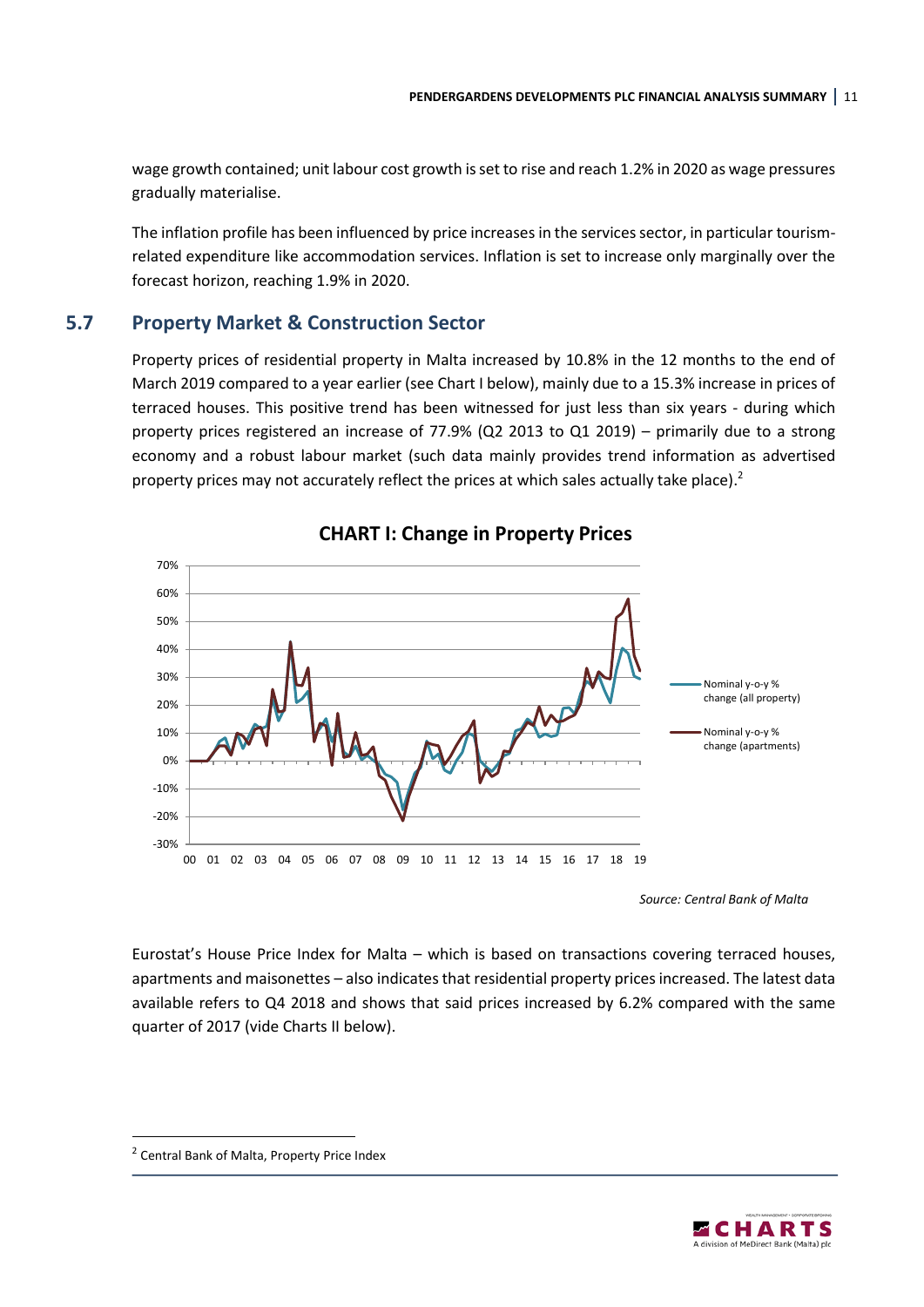

**CHART II: Malta House Price Index**

The percentage change of total permits peaked in 2016 at 90.2%, and thereafter increased by 30.8% and 31.2% in 2017 and 2018 respectively. During 2018, the number of permits issued by the Planning Authority increased to 12,855 from 9,822 recorded during 2017, an increase of 3,033 permits over the prior year. The increase in permits issued in 2018 was mostly driven by the largest residential category, namely apartments, which accounted for 87.0% of total permits granted.



#### **CHART III: Development Permits for Dwellings**

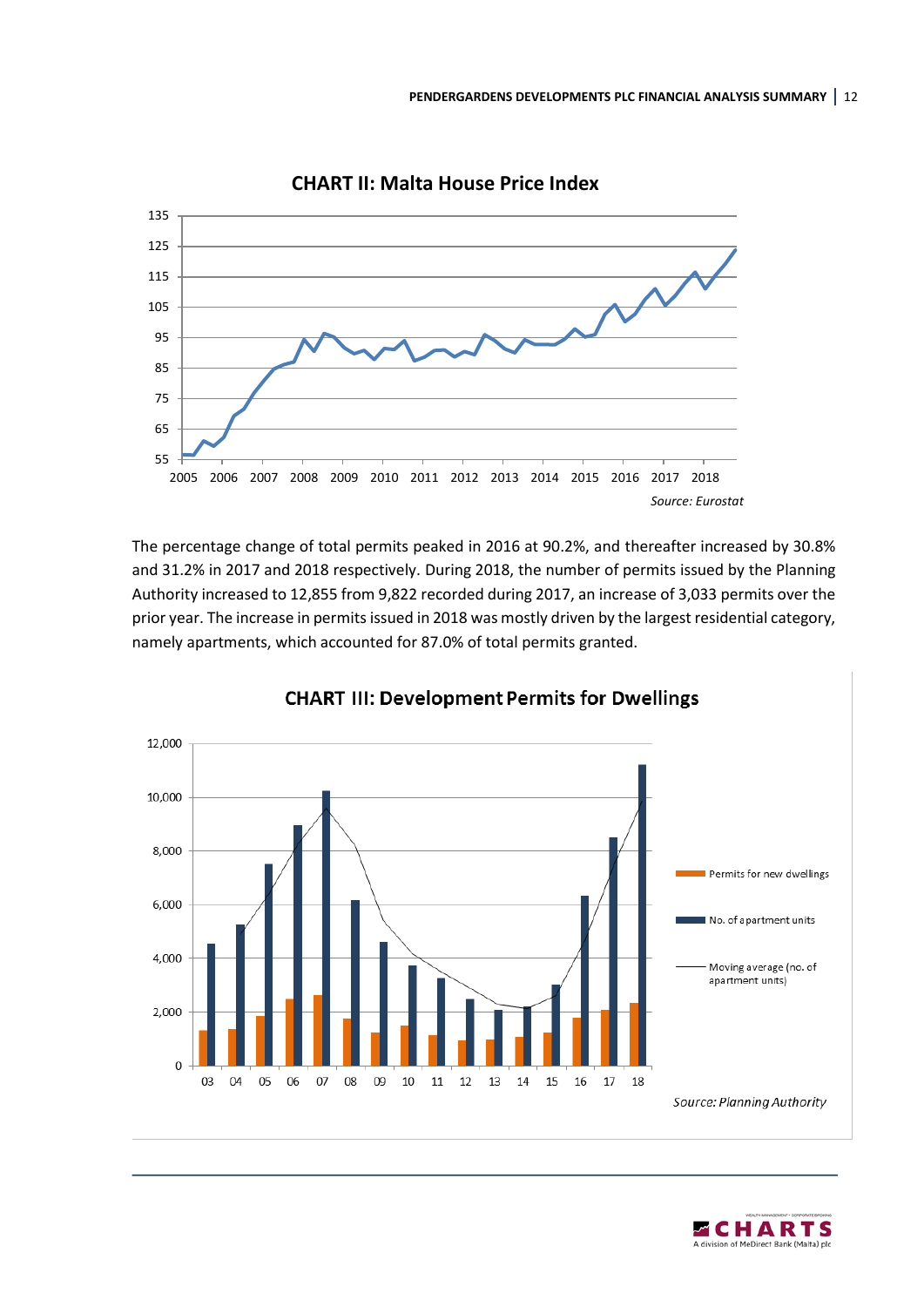The gross value added (GVA) from the construction industry rose by 10.3% in 2018 (in nominal terms), from €361.7 million in 2017 to €398.8 million in 2018. Over the past 5 years (2014-2018), GVA from construction increased at a CAGR of 7.3%.<sup>3</sup>

#### **Commercial Property**

National statistics relating to commercial property in Malta are currently not captured and therefore it is more difficult to gauge the health of this sector. Notwithstanding the lack of such data, general business sentiment and the continued drive to promote Malta as a regional hub for the provision of business related services, notably in the financial, i-gaming, back-office services, information technology, aircraft registration and maritime has continued to generate a positive trend in the commercial property sector, in particular office space. In addition, Malta's highly skilled and competitive labour costs have also been vital in sustaining this success. This view is substantiated when assessing the lack of availability of large office and commercial space, as well as, the number of projects presently being developed and others earmarked to commence development in the near future.

**.** 



<sup>3</sup> Malta National Statistics Office (NSO)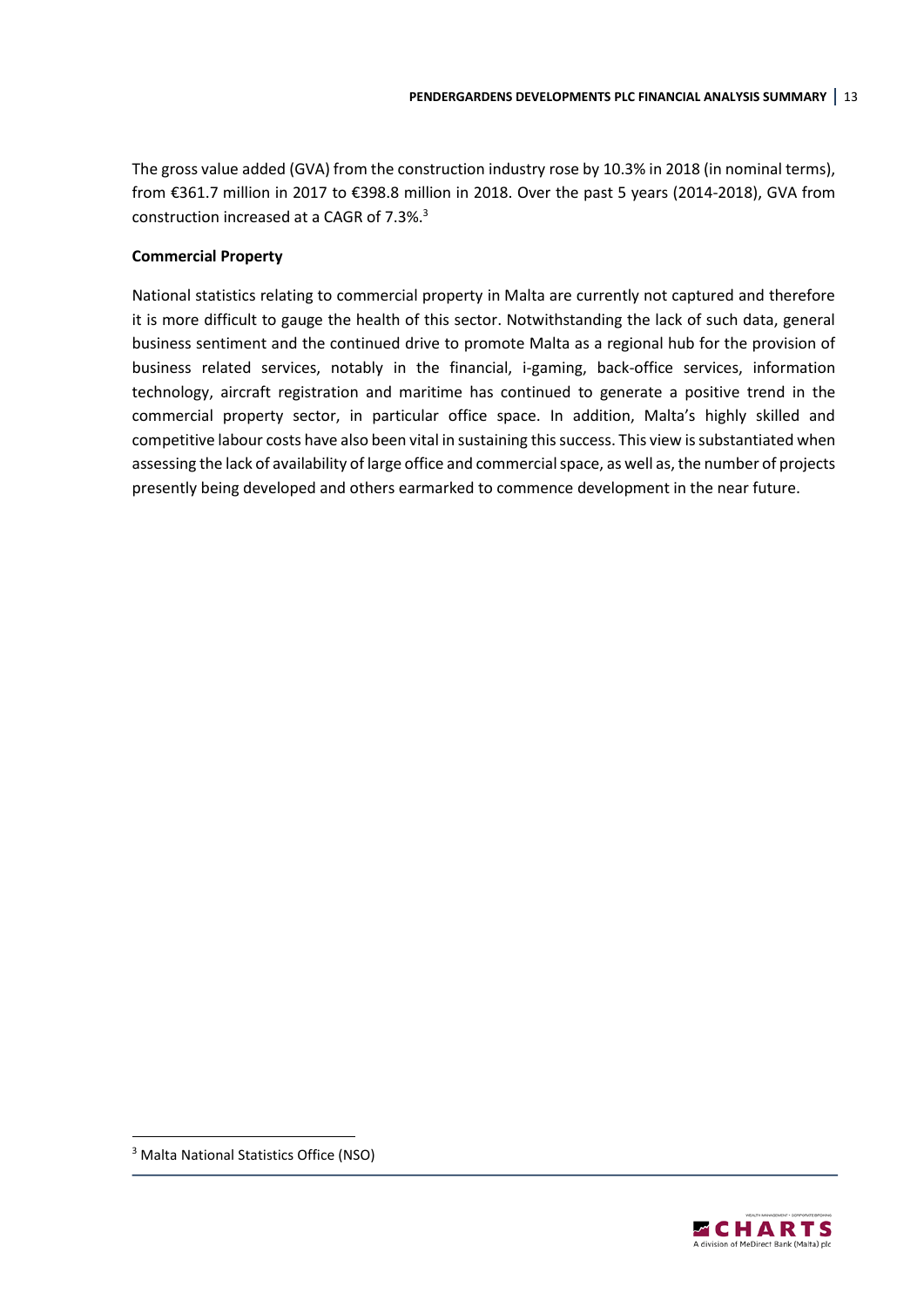# <span id="page-16-0"></span>PART 2 – COMPANY PERFORMANCE REVIEW

**The projected financial statements detailed below relate to events in the future and are based on assumptions which the Company believes to be reasonable. Consequently, the actual outcome may be adversely affected by unforeseen situations and the variation between forecast and actual results may be material.**

#### **6. FINANCIAL INFORMATION**

<span id="page-16-1"></span>The following financial information is extracted from the audited financial statements of Pendergardens Developments p.l.c. (the "**Issuer**") for the financial years ended 31 December 2016 to 31 December 2018. The financial information for the year ending 31 December 2019 has been provided by the Company.

| 2016<br>for the year ended 31 December<br>2017<br>2018<br>2019<br>Actual<br>Actual<br>Actual<br>Forecast<br>€'000<br>€'000<br>€'000<br>€'000<br>7,467<br>4,910<br>11,025<br>22,798<br>Revenue<br>(7, 294)<br>(9, 752)<br>Net operating expenses<br>(3,931)<br>(17,046)<br><b>EBITDA</b><br>173<br>979<br>1,273<br>5,752<br>(373)<br>(351)<br>Depreciation<br>Adjustment of property to net realisable value<br>(2,000)<br>Realised gains on financial assets<br>814<br>33<br>Fair value movement on investment property<br>3,101<br>14,700<br>$\overline{a}$<br>Net finance costs<br>(660)<br>(654)<br>(1,036)<br>(1,054)<br>Profit before tax<br>327<br>12,564<br>3,459<br>4,347<br>Taxation<br>(253)<br>(471)<br>(1,255)<br>(1,057)<br>Profit for the year<br>74<br>2,988<br>11,309<br>3,290<br>Other comprehensive income<br>Fair value gains on financial investments<br>(265)<br>(57)<br>Total comprehesive income (expense) for the year net of tax<br>(191)<br>2,931<br>11,309<br>3,290<br>Pendergardens Developments p.l.c. Cash Flow Statement<br>2016<br>2017<br>2018<br>2019<br>for the year ended 31 December<br>Actual<br>Actual<br>Actual<br>Forecast<br>€'000<br>€'000<br>€'000<br>€'000<br>Net cash from operating activities<br>(50)<br>(9,321)<br>2,210<br>(10, 749)<br>Net cash from financing activities<br>15,666<br>829<br>(79)<br>Net movement in cash and cash equivalents<br>15,616<br>(8, 492)<br>2,131<br>(10, 749)<br>Cash and cash equivalents at beginning of year<br>6,091<br>21,707<br>13,215<br>15,346<br>Cash and cash equivalents at end of year<br>21,707<br>15,346<br>13,215<br>4,597 | Pendergardens Developments p.l.c. Income Statement |  |  |
|----------------------------------------------------------------------------------------------------------------------------------------------------------------------------------------------------------------------------------------------------------------------------------------------------------------------------------------------------------------------------------------------------------------------------------------------------------------------------------------------------------------------------------------------------------------------------------------------------------------------------------------------------------------------------------------------------------------------------------------------------------------------------------------------------------------------------------------------------------------------------------------------------------------------------------------------------------------------------------------------------------------------------------------------------------------------------------------------------------------------------------------------------------------------------------------------------------------------------------------------------------------------------------------------------------------------------------------------------------------------------------------------------------------------------------------------------------------------------------------------------------------------------------------------------------------------------------------------------------------------------|----------------------------------------------------|--|--|
|                                                                                                                                                                                                                                                                                                                                                                                                                                                                                                                                                                                                                                                                                                                                                                                                                                                                                                                                                                                                                                                                                                                                                                                                                                                                                                                                                                                                                                                                                                                                                                                                                            |                                                    |  |  |
|                                                                                                                                                                                                                                                                                                                                                                                                                                                                                                                                                                                                                                                                                                                                                                                                                                                                                                                                                                                                                                                                                                                                                                                                                                                                                                                                                                                                                                                                                                                                                                                                                            |                                                    |  |  |
|                                                                                                                                                                                                                                                                                                                                                                                                                                                                                                                                                                                                                                                                                                                                                                                                                                                                                                                                                                                                                                                                                                                                                                                                                                                                                                                                                                                                                                                                                                                                                                                                                            |                                                    |  |  |
|                                                                                                                                                                                                                                                                                                                                                                                                                                                                                                                                                                                                                                                                                                                                                                                                                                                                                                                                                                                                                                                                                                                                                                                                                                                                                                                                                                                                                                                                                                                                                                                                                            |                                                    |  |  |
|                                                                                                                                                                                                                                                                                                                                                                                                                                                                                                                                                                                                                                                                                                                                                                                                                                                                                                                                                                                                                                                                                                                                                                                                                                                                                                                                                                                                                                                                                                                                                                                                                            |                                                    |  |  |
|                                                                                                                                                                                                                                                                                                                                                                                                                                                                                                                                                                                                                                                                                                                                                                                                                                                                                                                                                                                                                                                                                                                                                                                                                                                                                                                                                                                                                                                                                                                                                                                                                            |                                                    |  |  |
|                                                                                                                                                                                                                                                                                                                                                                                                                                                                                                                                                                                                                                                                                                                                                                                                                                                                                                                                                                                                                                                                                                                                                                                                                                                                                                                                                                                                                                                                                                                                                                                                                            |                                                    |  |  |
|                                                                                                                                                                                                                                                                                                                                                                                                                                                                                                                                                                                                                                                                                                                                                                                                                                                                                                                                                                                                                                                                                                                                                                                                                                                                                                                                                                                                                                                                                                                                                                                                                            |                                                    |  |  |
|                                                                                                                                                                                                                                                                                                                                                                                                                                                                                                                                                                                                                                                                                                                                                                                                                                                                                                                                                                                                                                                                                                                                                                                                                                                                                                                                                                                                                                                                                                                                                                                                                            |                                                    |  |  |
|                                                                                                                                                                                                                                                                                                                                                                                                                                                                                                                                                                                                                                                                                                                                                                                                                                                                                                                                                                                                                                                                                                                                                                                                                                                                                                                                                                                                                                                                                                                                                                                                                            |                                                    |  |  |
|                                                                                                                                                                                                                                                                                                                                                                                                                                                                                                                                                                                                                                                                                                                                                                                                                                                                                                                                                                                                                                                                                                                                                                                                                                                                                                                                                                                                                                                                                                                                                                                                                            |                                                    |  |  |
|                                                                                                                                                                                                                                                                                                                                                                                                                                                                                                                                                                                                                                                                                                                                                                                                                                                                                                                                                                                                                                                                                                                                                                                                                                                                                                                                                                                                                                                                                                                                                                                                                            |                                                    |  |  |
|                                                                                                                                                                                                                                                                                                                                                                                                                                                                                                                                                                                                                                                                                                                                                                                                                                                                                                                                                                                                                                                                                                                                                                                                                                                                                                                                                                                                                                                                                                                                                                                                                            |                                                    |  |  |
|                                                                                                                                                                                                                                                                                                                                                                                                                                                                                                                                                                                                                                                                                                                                                                                                                                                                                                                                                                                                                                                                                                                                                                                                                                                                                                                                                                                                                                                                                                                                                                                                                            |                                                    |  |  |
|                                                                                                                                                                                                                                                                                                                                                                                                                                                                                                                                                                                                                                                                                                                                                                                                                                                                                                                                                                                                                                                                                                                                                                                                                                                                                                                                                                                                                                                                                                                                                                                                                            |                                                    |  |  |
|                                                                                                                                                                                                                                                                                                                                                                                                                                                                                                                                                                                                                                                                                                                                                                                                                                                                                                                                                                                                                                                                                                                                                                                                                                                                                                                                                                                                                                                                                                                                                                                                                            |                                                    |  |  |
|                                                                                                                                                                                                                                                                                                                                                                                                                                                                                                                                                                                                                                                                                                                                                                                                                                                                                                                                                                                                                                                                                                                                                                                                                                                                                                                                                                                                                                                                                                                                                                                                                            |                                                    |  |  |
|                                                                                                                                                                                                                                                                                                                                                                                                                                                                                                                                                                                                                                                                                                                                                                                                                                                                                                                                                                                                                                                                                                                                                                                                                                                                                                                                                                                                                                                                                                                                                                                                                            |                                                    |  |  |
|                                                                                                                                                                                                                                                                                                                                                                                                                                                                                                                                                                                                                                                                                                                                                                                                                                                                                                                                                                                                                                                                                                                                                                                                                                                                                                                                                                                                                                                                                                                                                                                                                            |                                                    |  |  |
|                                                                                                                                                                                                                                                                                                                                                                                                                                                                                                                                                                                                                                                                                                                                                                                                                                                                                                                                                                                                                                                                                                                                                                                                                                                                                                                                                                                                                                                                                                                                                                                                                            |                                                    |  |  |
|                                                                                                                                                                                                                                                                                                                                                                                                                                                                                                                                                                                                                                                                                                                                                                                                                                                                                                                                                                                                                                                                                                                                                                                                                                                                                                                                                                                                                                                                                                                                                                                                                            |                                                    |  |  |
|                                                                                                                                                                                                                                                                                                                                                                                                                                                                                                                                                                                                                                                                                                                                                                                                                                                                                                                                                                                                                                                                                                                                                                                                                                                                                                                                                                                                                                                                                                                                                                                                                            |                                                    |  |  |
|                                                                                                                                                                                                                                                                                                                                                                                                                                                                                                                                                                                                                                                                                                                                                                                                                                                                                                                                                                                                                                                                                                                                                                                                                                                                                                                                                                                                                                                                                                                                                                                                                            |                                                    |  |  |
|                                                                                                                                                                                                                                                                                                                                                                                                                                                                                                                                                                                                                                                                                                                                                                                                                                                                                                                                                                                                                                                                                                                                                                                                                                                                                                                                                                                                                                                                                                                                                                                                                            |                                                    |  |  |
|                                                                                                                                                                                                                                                                                                                                                                                                                                                                                                                                                                                                                                                                                                                                                                                                                                                                                                                                                                                                                                                                                                                                                                                                                                                                                                                                                                                                                                                                                                                                                                                                                            |                                                    |  |  |
|                                                                                                                                                                                                                                                                                                                                                                                                                                                                                                                                                                                                                                                                                                                                                                                                                                                                                                                                                                                                                                                                                                                                                                                                                                                                                                                                                                                                                                                                                                                                                                                                                            |                                                    |  |  |
|                                                                                                                                                                                                                                                                                                                                                                                                                                                                                                                                                                                                                                                                                                                                                                                                                                                                                                                                                                                                                                                                                                                                                                                                                                                                                                                                                                                                                                                                                                                                                                                                                            |                                                    |  |  |

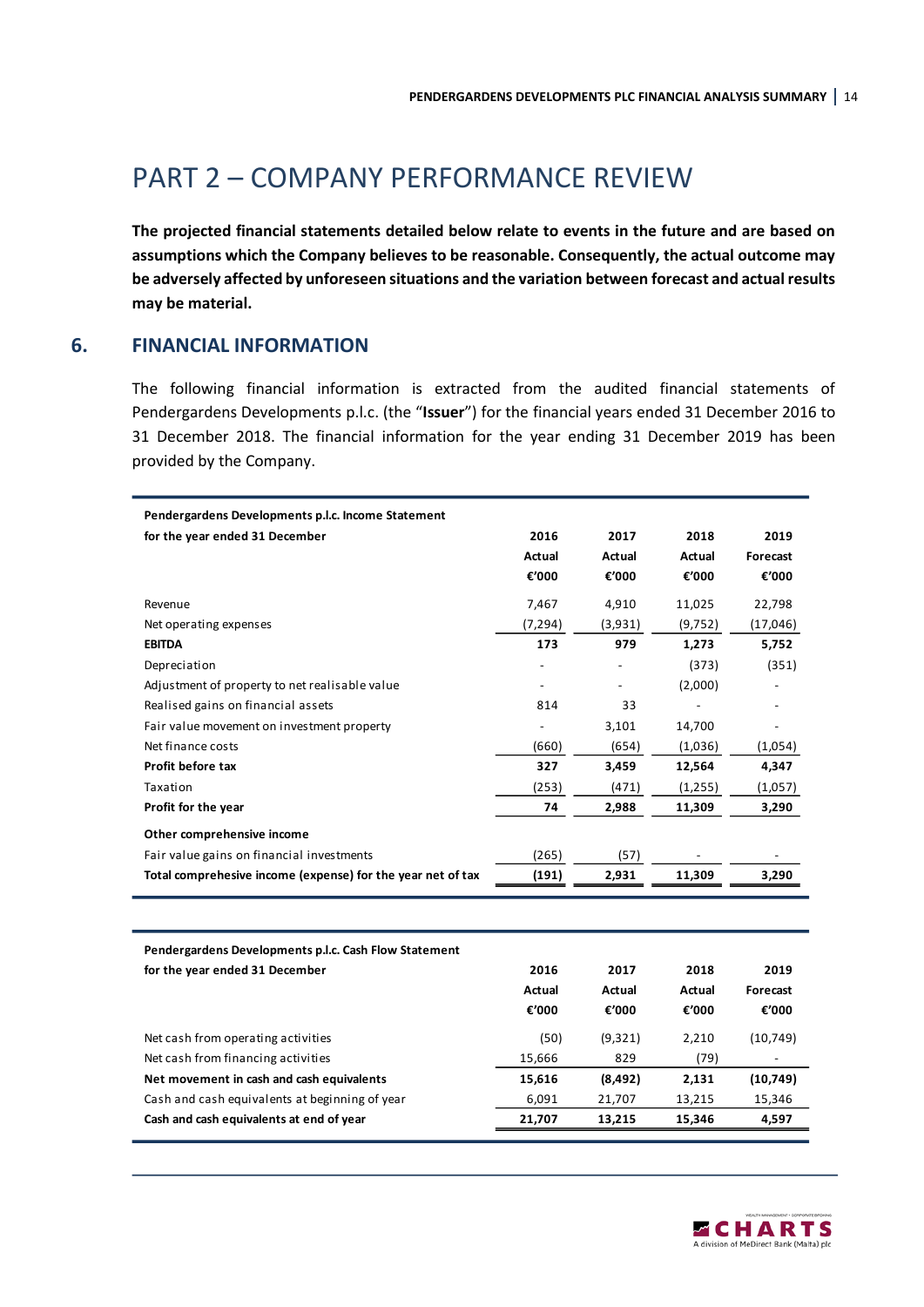| Pendergardens Developments p.l.c. Statement of Financial Position |                |        |        |          |  |  |  |
|-------------------------------------------------------------------|----------------|--------|--------|----------|--|--|--|
| as at 31 December                                                 | 2016           | 2017   | 2018   | 2019     |  |  |  |
|                                                                   | Actual         | Actual | Actual | Forecast |  |  |  |
|                                                                   | €'000          | €'000  | €'000  | €'000    |  |  |  |
| <b>ASSETS</b>                                                     |                |        |        |          |  |  |  |
| Non-current assets                                                |                |        |        |          |  |  |  |
| Property, plant & equipment                                       |                |        | 8,133  | 7,782    |  |  |  |
| Investment property                                               |                | 4,545  | 32,800 | 32,800   |  |  |  |
| Reserve fund                                                      | 150            | 1,300  | 1,252  | 17,967   |  |  |  |
| Other receivables                                                 | $\blacksquare$ |        | 250    |          |  |  |  |
|                                                                   | 150            | 5,845  | 42,435 | 58,549   |  |  |  |
| <b>Current assets</b>                                             |                |        |        |          |  |  |  |
| Inventory - development project                                   | 33,963         | 39,391 | 16,322 | 13,206   |  |  |  |
| Trade and other receivables                                       | 5,576          | 9,669  | 5,443  | 4,490    |  |  |  |
| Available-for-sale investments                                    | 1,141          |        |        |          |  |  |  |
| Taxation                                                          | 736            | 469    | 506    | 571      |  |  |  |
| Cash and cash equivalents                                         | 21,707         | 13,215 | 15,346 | 4,597    |  |  |  |
|                                                                   | 63,123         | 62,744 | 37,617 | 22,864   |  |  |  |
| <b>Total assets</b>                                               | 63,273         | 68,589 | 80,052 | 81,413   |  |  |  |
| <b>EQUITY</b>                                                     |                |        |        |          |  |  |  |
| <b>Equity and reserves</b>                                        | 11,488         | 14,418 | 25,712 | 29,002   |  |  |  |
| <b>LIABILITIES</b>                                                |                |        |        |          |  |  |  |
| <b>Non-current liabilities</b>                                    |                |        |        |          |  |  |  |
| <b>Borrowings</b>                                                 | 41,461         | 41,250 | 41,253 | 41,340   |  |  |  |
| Deferred tax liabilities                                          |                | 227    | 940    | 940      |  |  |  |
|                                                                   | 41,461         | 41,477 | 42,193 | 42,280   |  |  |  |
| <b>Current liabilities</b>                                        |                |        |        |          |  |  |  |
| Trade and other payables                                          | 10,324         | 12,694 | 12,147 | 10,131   |  |  |  |
|                                                                   | 10,324         | 12,694 | 12,147 | 10,131   |  |  |  |
|                                                                   | 51,785         | 54,171 | 54,340 | 52,411   |  |  |  |
| <b>Total equity and liabilities</b>                               | 63,273         | 68,589 | 80,052 | 81,413   |  |  |  |

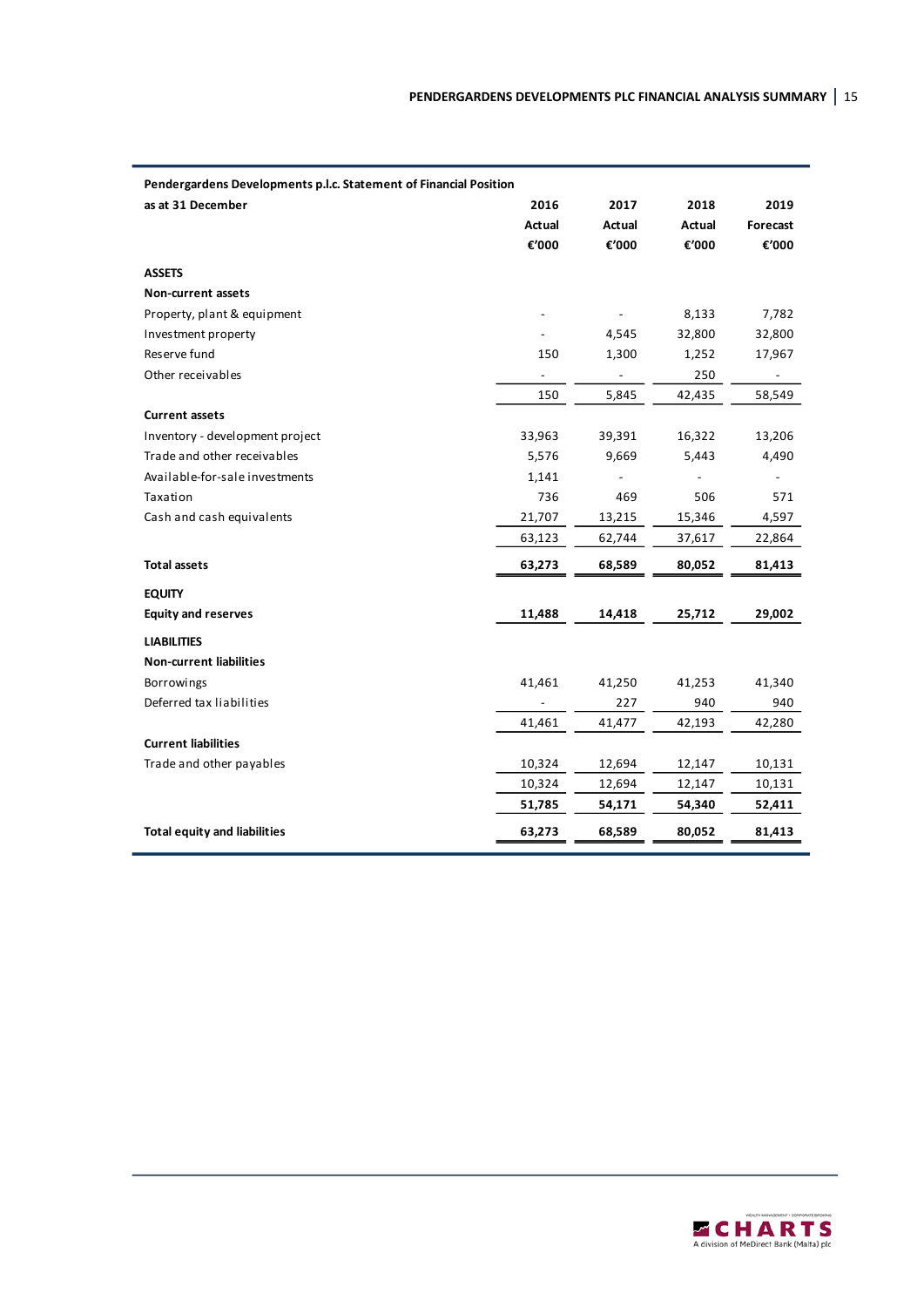| <b>Key Accounting Ratios</b>                                                                  | FY2016<br>Actual | FY2017<br>Actual | FY2018<br>Actual | FY2019<br>Forecast |
|-----------------------------------------------------------------------------------------------|------------------|------------------|------------------|--------------------|
| Operating profit margin<br>(EBITDA/revenue)                                                   | 2%               | 20%              | 12%              | 25%                |
| Net profit margin<br>(Profit after tax/revenue)                                               | 1%               | 61%              | 103%             | 14%                |
| Earnings per share $(\epsilon)$<br>(Profit after tax/number of shares)                        | 0.01             | 0.33             | 1.25             | 0.36               |
| Net assets per share $(\epsilon)$<br>(Net asset value/number of shares)                       | 1.27             | 1.59             | 2.83             | 3.19               |
| Asset cover ratio (times)<br>(Inventories plus receivables less current liabilities/net debt) | 1.57             | 1.30             | 0.37             | 0.21               |
| Gearing ratio<br>(Total net debt/net debt and shareholders' equity)                           | 62%              | 65%              | 49%              | 39%                |
| Source: Charts - a division of MeDirect Bank (Malta) plc                                      |                  |                  |                  |                    |

In **FY2016**, the Company registered net revenue amounting to €7.5 million, which comprise sales of Block 16 units, and EBITDA of €0.2 million. After accounting for realised gains on financial assets of €0.8 million and net interest costs of €0.7 million, the Company reported a profit before tax of €0.3 million and a profit for the year of €74,000.

During **FY2017**, the Company generated revenue from the sale of one Block 16 apartment, three car spaces and the sale of the ground floor commercial area underlying Block 17, including three adjacent retail outlets. Net operating expenses amounted to €3.9 million and the resultant EBITDA amounted to €979,000. In FY2017, Block 16 commercial property was transferred from inventory (development project) to investment property at fair value (€4.5 million) as determined by an independent architect. As such, a gain on fair value movement of €3.1 million was accounted for in the income statement. Overall, the Company registered a profit for the year of €3.0 million (FY2016: €74,000) and total comprehensive income of €2.9 million (FY2016: loss of €191,000).

The above described investment property amounting to €4.5 million is included as a non-current asset in the statement of financial position as at 31 December 2017. Current assets on same date amounted to €64.0 million and mainly consist of: inventory – development project relating to construction works on Block 17 and Towers I & II amounting to €39.4 million; advance payments to fellow subsidiary in connection with construction works and receivables on sale of commercial property amounting to €7.6 million (classified as trade and other receivables); and cash and cash equivalents of €13.2 million.

Current liabilities of €12.7 million mainly comprise deposits on promise of sale agreements and accruals. Non-current liabilities of €41.3 million include the listed bonds of the Company – 5.5%

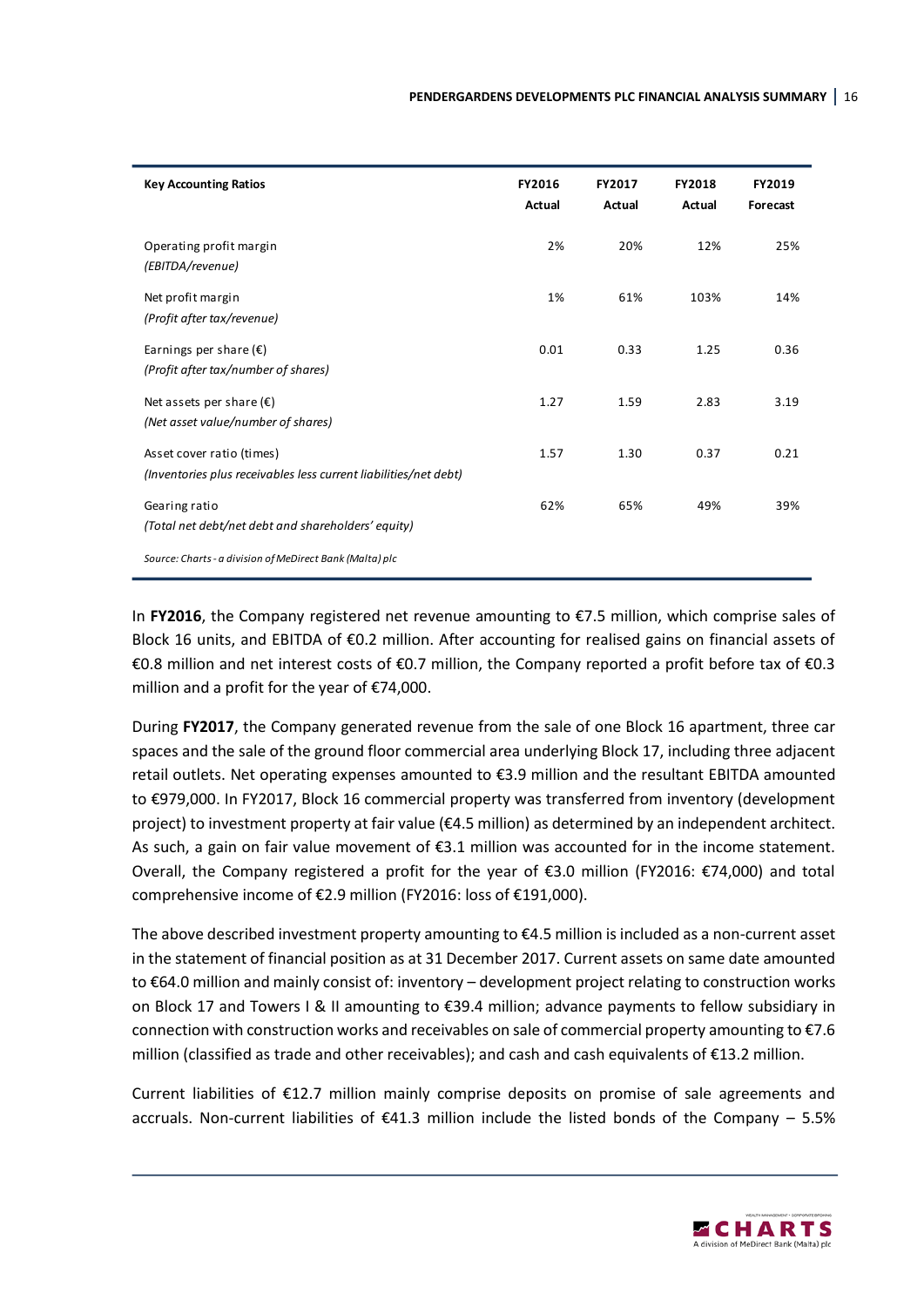Secured Bonds 2020 and 6% Secured Bonds 2022. During 2017, the Company repurchased and cancelled €288,700 of 5.5% Secured Bonds 2020.

During **FY2018**, the Company generated revenue of €10.8 million, primarily from the sale of 28 apartments in Block 17 and 15 car spaces. Revenue also includes rental income of €0.2 million. Net operating expenses amounted to €9.8 million and the resultant EBITDA amounted to €1.3 million. In FY2018, all of the remaining commercial property including that of Block 17 and Towers I & II, were transferred from inventory - development project to investment property. The entire commercial property was valued by an independent architect at €32.8 million resulting in an increase in fair value of €14.7 million. After taking into consideration the decrease in the value of car spaces transferred to the public car park to align to market value of car spaces recently sold, being an impact of €2.0 million, and accounting for depreciation of €0.3 million and net finance costs of €1.0 million, the total comprehensive income for the year amounted to €11.3 million (FY2017: €2.9 million).

Total assets as at 31 December 2018 stood at €80.1 million (FY2017: €68.6 million), and principally include property, plant & equipment (public car park) as to €8.1 million, investment property (commercial space in Block 17 and Towers I & II) amounting to €32.8 million, inventory (property development work in progress) amounting to €16.3 million and cash balances of €15.3 million. The consideration due on the acquisition of an additional 3,548 $m<sup>2</sup>$  car parking space of  $\epsilon$ 4.2 million was off-set against amount receivable from parent company as well as a reduction in both advance payments to the fellow subsidiary and other receivables.

Current liabilities of €12.1 million mainly comprise deposits on promise of sale agreements and accruals due in relation to construction works on Block 17, Towers I & II and an amount due to the trustee. Non-current liabilities of €41.2 million include the listed bonds of the Company – 5.5% Secured Bonds 2020 and 6% Secured Bonds 2022. During 2018, the Company re-purchased and cancelled €288,700 of 5.5% Secured Bonds 2020.

During **FY2019**, the Company is projecting to generate revenue of €22.8 million, primarily from the remaining residential sale units in Block 17 and residential units in Towers I & II. Also, the Company is expecting a significant increase in rental income following the lease agreements signed for offices and retail areas within Block 16 and 17, and Towers I & II. Consequently, EBITDA is forecasted to increase to €5.8 million compared to €1.3 million in FY2018. After accounting for depreciation of €0.3 million and net finance costs of €1.1 million, profit for the year is expected to reach €3.3 million (FY2018: €11.3 million).

Total assets as at 31 December 2019 is expected to amount to €58.5 million, comprising the car park valued at €7.8 million (property, plant & equipment), commercial space (investment property) as to €32.8 million, inventory amounting to €13.2 million and cash balance of €4.6 million. The reserve fund which was set up for the repayment of the Bonds is projected to amount to €18.0 million. Total liabilities are forecasted to amount to €52.4 million, principally consisting of the outstanding Secured Bonds of €41.3 million.

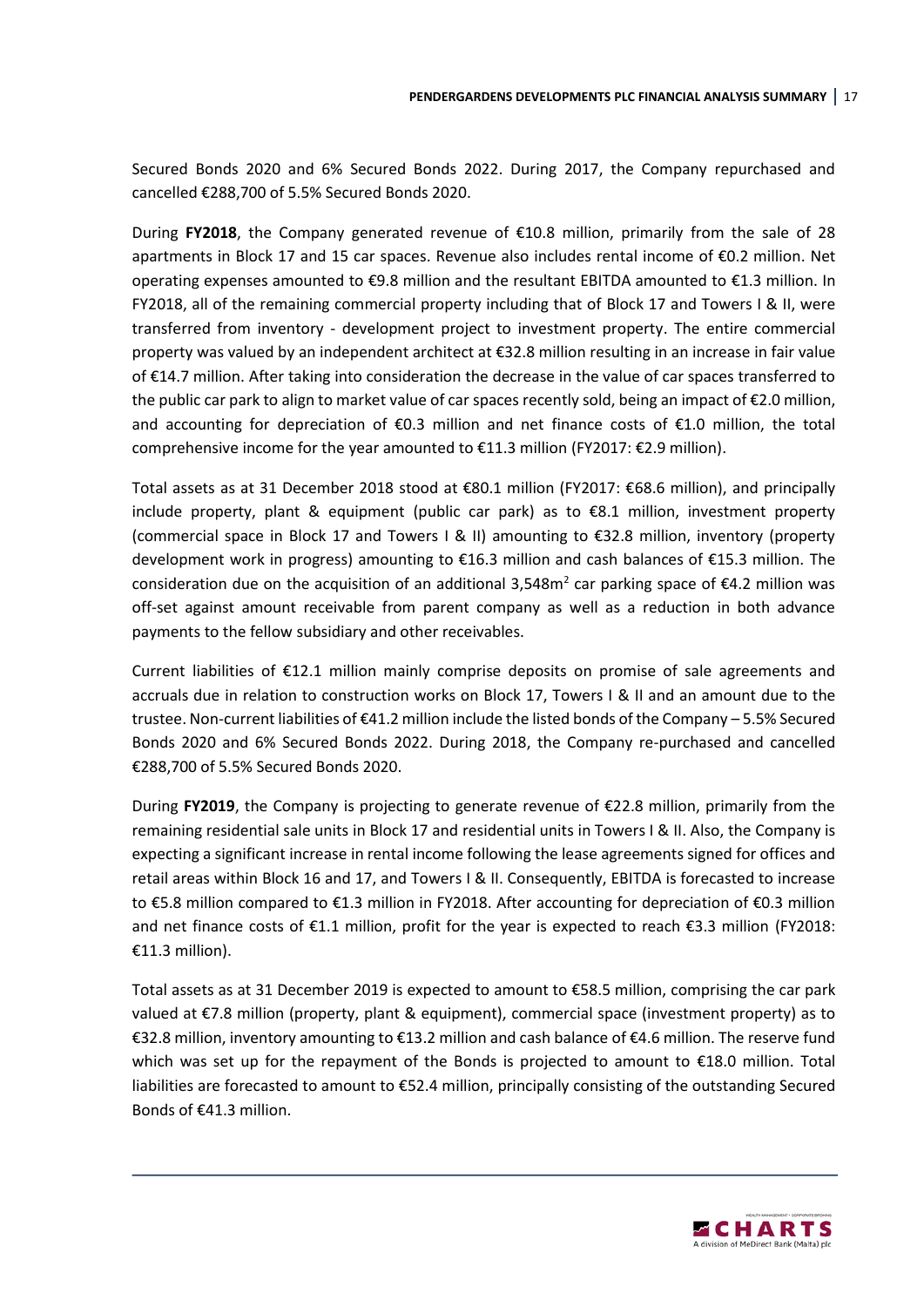#### *Variance Analysis*

| Pendergardens Developments p.l.c. Income Statement |          |            |          |  |
|----------------------------------------------------|----------|------------|----------|--|
| for the year ended 31 December                     | 2018     | 2018 as    |          |  |
|                                                    | Actual   | Forecasted | Variance |  |
|                                                    | €'000    | €'000      | €'000    |  |
| Revenue                                            | 11,025   | 17,996     | (6, 971) |  |
| Net operating expenses                             | (9, 752) | (15, 142)  | 5,390    |  |
| <b>EBITDA</b>                                      | 1,273    | 2,854      | (1,581)  |  |
| Depreciation                                       | (373)    | (365)      | (8)      |  |
| Adjustment of property to net realisable value     | (2,000)  |            | (2,000)  |  |
| Fair value movement on investment property         | 14,700   |            | 14,700   |  |
| Net finance costs                                  | (1,036)  | (973)      | (63)     |  |
| <b>Profit before tax</b>                           | 12,564   | 1,516      | 11,048   |  |
| Taxation                                           | (1,255)  | (962)      | (293)    |  |
| Profit for the year                                | 11,309   | 554        | 10,755   |  |
| Total comprehesive income for the year net of tax  | 11,309   | 554        | 10,755   |  |

As presented in the above table, the Company recognised lower revenue in FY2018 than forecasted by €7.0 million, due to the fact that a number of sale contracts were concluded in Q1 2019 instead of Q4 2018 (as initially projected). The decrease in revenue adversely impacted actual EBITDA by  $E1.6$  million.

Actual results were positively impacted by a net gain in fair value movement on investment property of €14.7 million, which was partly mitigated by a €2.0 million reduction in net realisable value of property, plant & equipment. Taxation was higher by €293,000 principally due to deferred tax expense on the afore-mentioned investment property. Overall, total comprehensive income in FY2018 amounted to €11.3 million as compared to a projected forecast of €0.6 million.

#### **7. RESERVE ACCOUNT**

<span id="page-20-0"></span>In terms of the Prospectus, the Company is required, through the Security Trustee, to build a reserve fund the value of which will by the respective redemption date of each Bond be equivalent to 100% of the outstanding value of the Bonds. The transfers to the reserve fund shall be based on a fixed percentage of net sales proceeds received upon the signing of sales contracts (residential and commercial) as detailed below. For the purpose of the reserve fund transfers, net sales proceeds shall constitute the contract value excluding initial deposits received on preliminary sales agreements, and after deducting applicable sales commissions and provisional tax. Other income of the Company including rental income from the lease of commercial units and interest receivable on surplus funds will also be excluded from any obligations in relation to the reserve account.

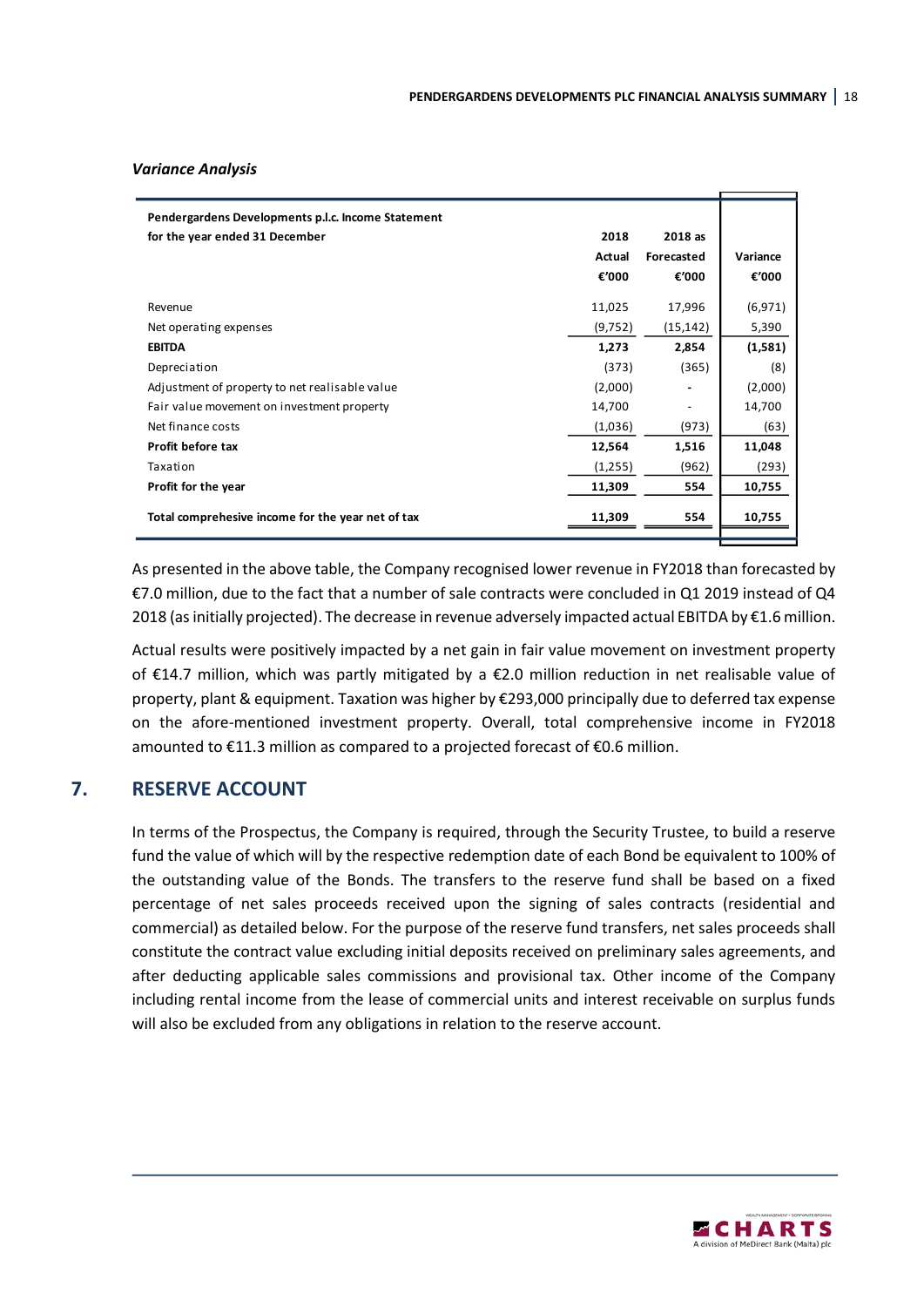Transfers to the reserve account shall be made as follows:

- The first €25 million of net sales proceeds will be retained by the Company for the specific purpose of meeting construction costs with respect to Block 17 and Towers I & II;
- The following €25 million of net sales proceeds will be allocated as to 90% to the Security Trustee and 10% to the Company; and
- Any further sales over and above the initial €50 million (detailed above) shall be allocated as to 95% to the Security Trustee and 5% to the Company.

In terms of the prospectus, the Company has undertaken to transfer a minimum amount of  $\epsilon$ 100,000 in each of the years 2016 and 2017, irrespective of whether the initial €25 million of net sales proceeds have been accumulated. During the year ended 31 December 2018, the Company re-purchased and cancelled €78,800 of 6% Secured Bonds 2022. The cash balance in the sinking fund reserve at year end amounted to €1.3 million.

The Security Trustee may invest such monies received in the reserve account, subject to the following limitations:

- (i) Any amount out of the reserve account may be applied against the re-purchase of the Secured Bonds in the market; and/or
- (ii) Investment or re-investment in any in debt securities issued by or guaranteed by the Government of Malta or other member state of the European Union or the EEA or by an OECD sovereign state, without any currency exchange risk;
- (iii) Subject to the limitations on amount set out below to deposit with a Bank licensed as a credit institution in Malta or any Member State of the European Union, provided that not more than 50 per cent of any amount standing to the credit of the reserve account, from time to time, shall be deposited with the same institution if the amount of the deposit exceeds the sum of €25 million;
- (iv) Amounts not exceeding  $\epsilon$ 10 million may be invested in debt securities admitted to listing and trading on a Regulated market in the European Union, provided that not more than €2 million may be exposed to one or more debt securities issued by the same issuer; and provided that such investment will not expose the reserve account to any currency exchange risk;
- (v) An amount not exceeding €2 million may be advanced to any member of the Group, under terms and conditions which are at arm's length, provided that the reserve account remains in credit by at least another €2 million following such advance.

# **8. TREASURY MANAGEMENT**

<span id="page-21-0"></span>In January 2017, the Company sold all 'available-for-sale investments', which at 31 December 2016 had a value of €1.1 million, and realised a profit on disposal of €33,334. As at 31 December 2017 and 31 December 2018, the Company had no 'available-for-sale investments'.

The Company's investment policy and strategy is set and monitored by an Investment Committee which is chaired by one of the independent Directors. Investments are liquidated whenever required for operating cash flow purposes.

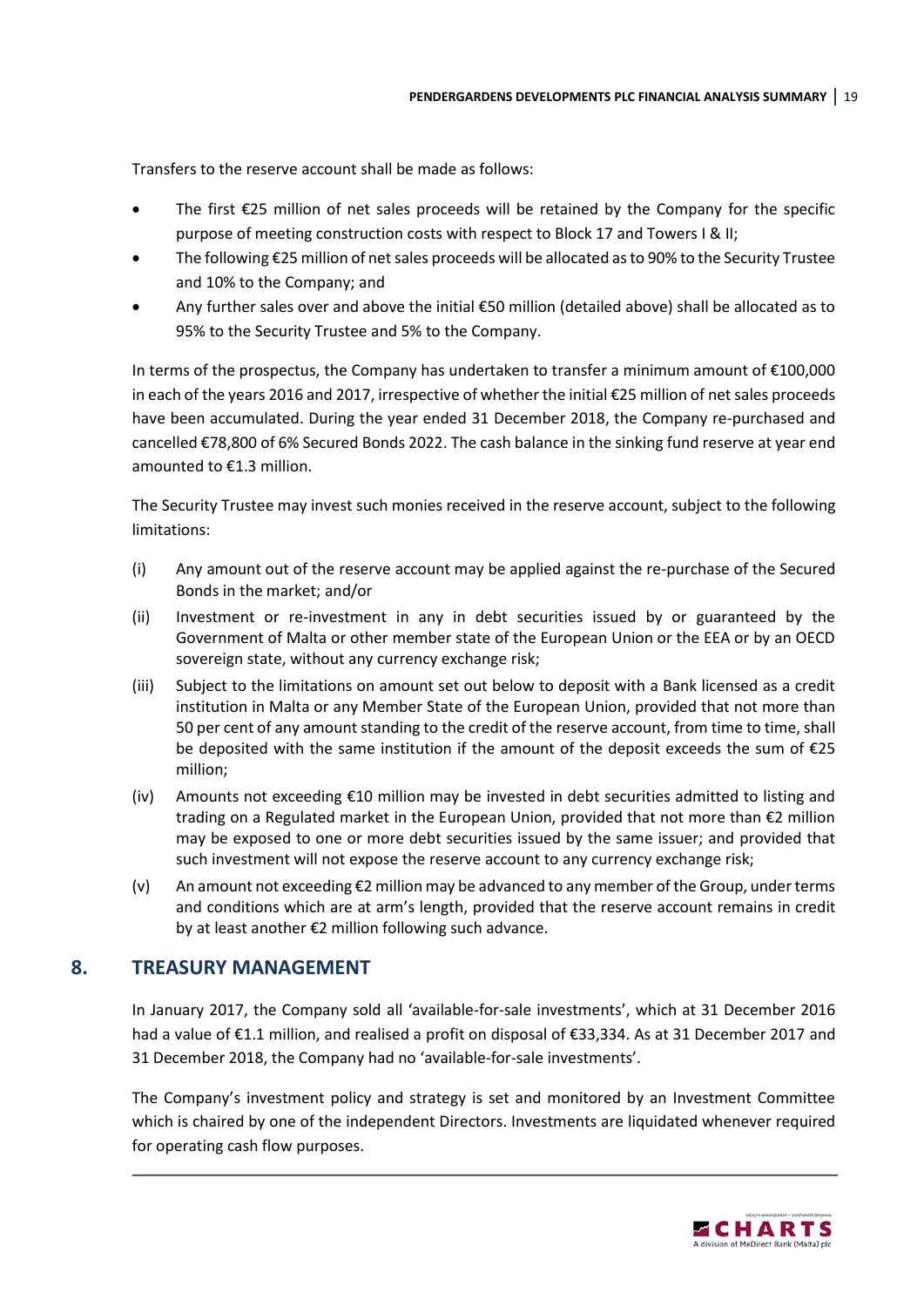# <span id="page-22-0"></span>PART 3 - COMPARABLES

The table below compares the Company and its bond issues to other debt issuers listed on the Malta Stock Exchange and their respective debt securities. Although there are significant variances between the activities of the Company and other issuers (including different industries, principal markets, competition, capital requirements etc), and material differences between the risks associated with the Company's business and that of other issuers, the comparative analysis provides an indication of the financial performance and strength of the Company.

| Nominal    | Yield to                                 | Interest     | Total        | <b>Net Asset</b>            | Gearing                     |
|------------|------------------------------------------|--------------|--------------|-----------------------------|-----------------------------|
| Value      | Maturity                                 | Cover        | Assets       | Value                       | Ratio                       |
|            | (%)                                      | (times)      |              |                             | (%)                         |
|            |                                          |              |              |                             |                             |
|            |                                          |              |              |                             | 48.95                       |
|            |                                          |              |              |                             | 48.95                       |
| 19,931,000 | 3.48                                     | 4.45         | 55,237       | 9.869                       | 71.82                       |
| 8,500,000  | 4.53                                     | 1.19         | 21,625       | 6,916                       | 62.72                       |
| 40,000,000 | 1.98                                     | 6.97         | 325,243      | 214,590                     | 18.66                       |
| 35,000,000 | 4.84                                     | 5.33         | 83,223       | 44,177                      | 43.99                       |
| 30,000,000 | 3.35                                     | 2.29         | 112,006      | 43.514                      | 51.65                       |
| 16,000,000 | 3.50                                     | 4.02         | 25,986       | 3,432                       | 82.64                       |
| 36,000,000 | 4.41                                     | 1.41         | 120,794      | 38,318                      | 54.97                       |
| 37.000.000 | 4.02                                     | 1.55         | 154,742      | 52.242                      | 61.72                       |
| 13,000,000 | 4.81                                     | 2.09         | 5,499        | 19.741<br>$\sim$            |                             |
| 40,000,000 | 3.91                                     | 2.59         | 1,765,072    | 901,595                     | 40.43                       |
| 55,000,000 | 3.43                                     | 3.27         | 1,617,853    | 877,620                     | 36.63                       |
| 40,000,000 | 3.63                                     | 3.27         | 1,617,853    | 877,620                     | 36.63                       |
| 50.000.000 | 3.30                                     | 9.80         | 220,613      | 97.440                      | 31.83                       |
| 65,000,000 | 3.59                                     | 12.63        | 179,451      | 48,701                      | 54.42                       |
| 12,000,000 | 3.86                                     | 10.08        | 28,166       | 6,135                       | 60.96                       |
| 65,000,000 | 3.75                                     | 5.93         | 229,882      | 63,771                      | 50.15                       |
| 40,000,000 | 3.27                                     | 5.68         | 185,717      | 103,511                     | 31.82                       |
| 45,000,000 | 3.32                                     | 3.73         | 202,425      | 115,827                     | 32.23                       |
| 40,000,000 | 3.63                                     | 3.27         | 408,204      | 82,870                      | 73.40                       |
|            |                                          |              |              |                             | 10 June '19                 |
|            | $(\epsilon)$<br>14,711,300<br>26,921,200 | 3.36<br>2.60 | 1.23<br>1.23 | (E'000)<br>80,052<br>80,052 | (E'000)<br>25,712<br>25,712 |

*Source: Malta Stock Exchange, Audited Accounts of Listed Companies, Charts | A division of MeDirect Bank plc*

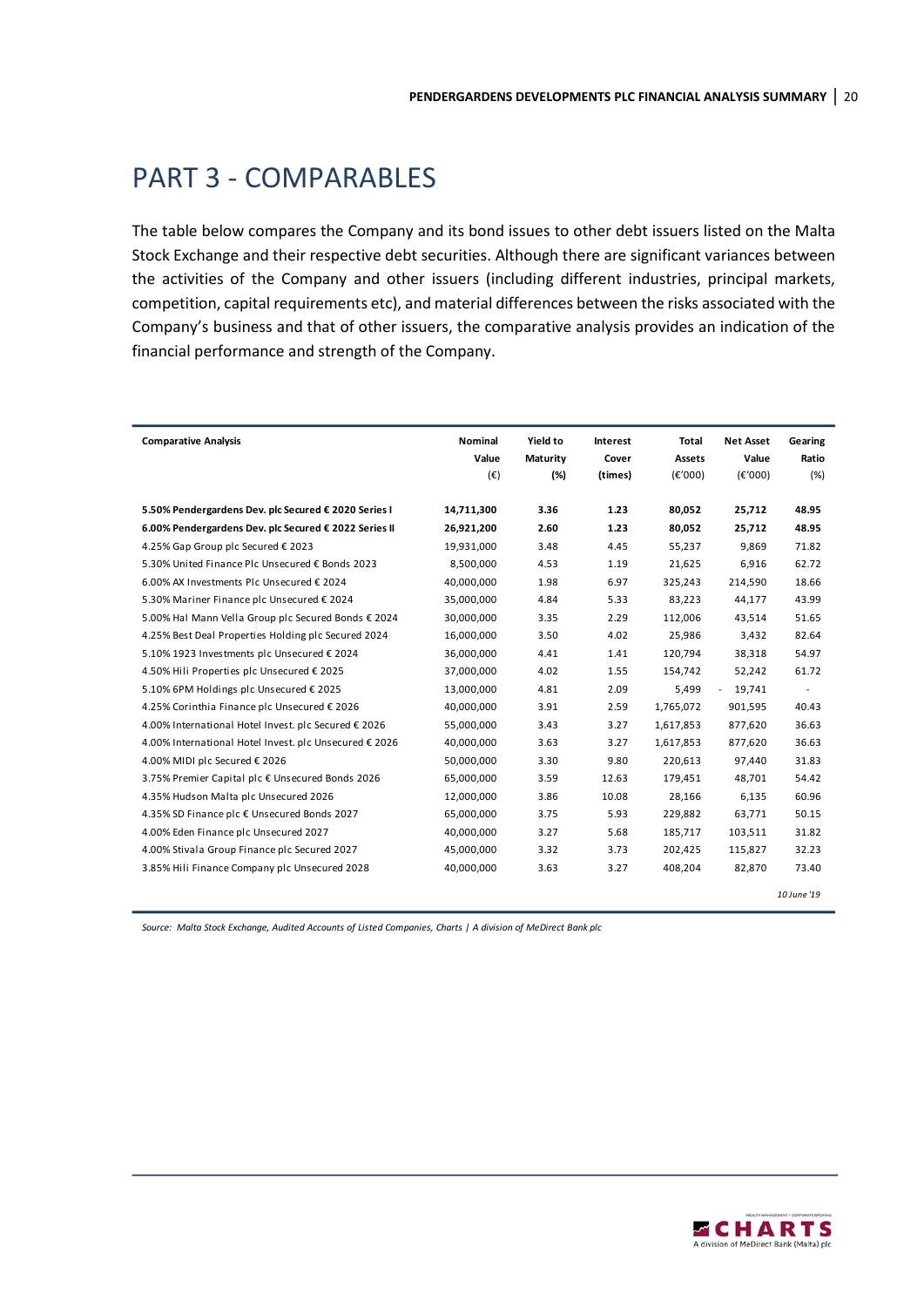

To date, there are no corporate bonds which have a redemption date beyond 2031. The Malta Government Stock yield curve has also been included since it is the benchmark risk-free rate for Malta.

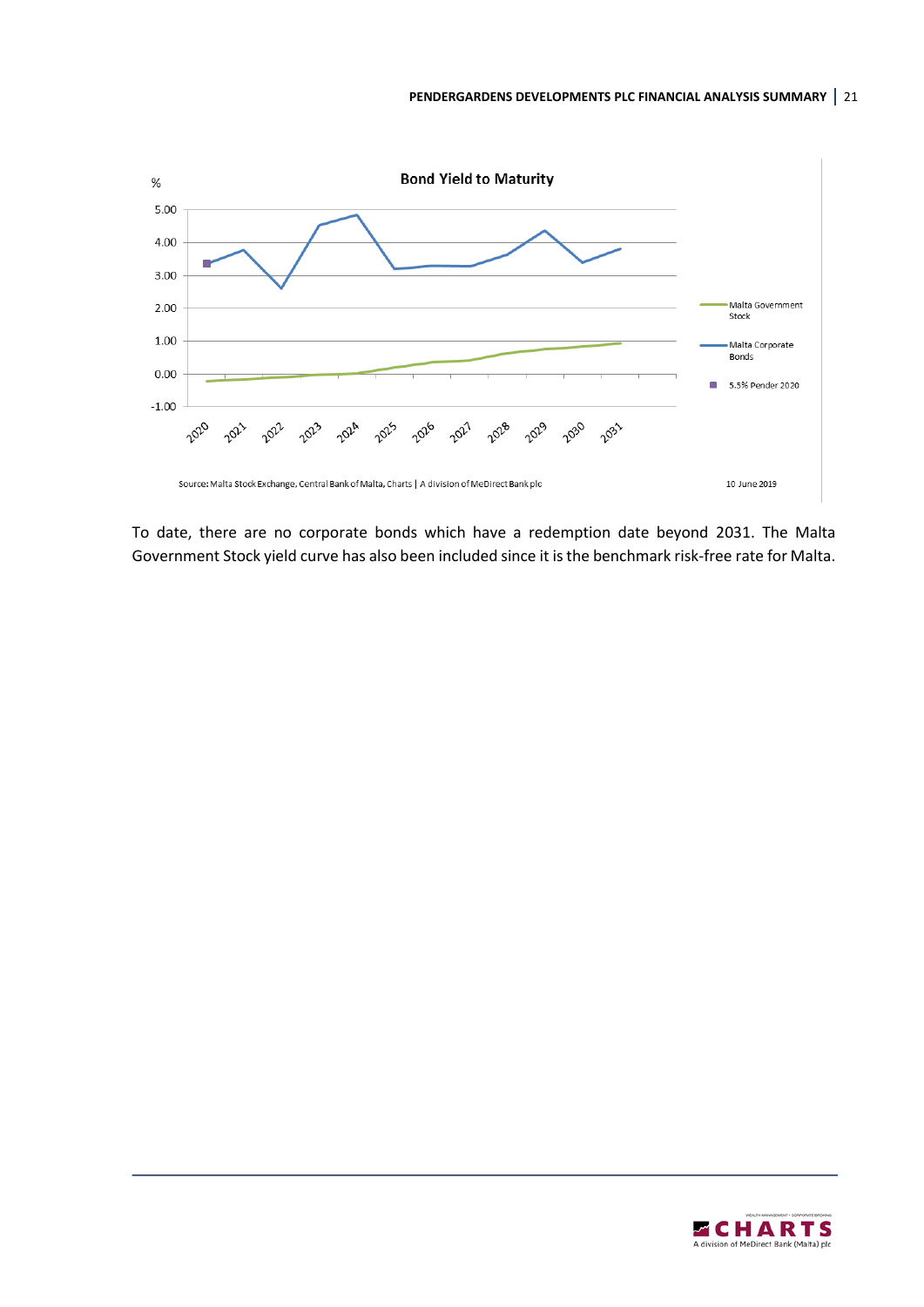# <span id="page-24-0"></span>PART 4 – EXPLANATORY DEFINITIONS

| <b>Income Statement</b>                |                                                                                                                                                                                                                                                                        |
|----------------------------------------|------------------------------------------------------------------------------------------------------------------------------------------------------------------------------------------------------------------------------------------------------------------------|
| Revenue                                | Total revenue generated by the Company from its business activity during<br>the financial year, that is, sale of units at Pendergardens.                                                                                                                               |
| Operating expenses                     | Operating expenses include the cost of construction and other related<br>expenses.                                                                                                                                                                                     |
| EBITDA                                 | EBITDA is an abbreviation for earnings before interest, tax, depreciation and<br>amortisation. EBITDA can be used to analyse and compare profitability<br>between companies and industries because it eliminates the effects of<br>financing and accounting decisions. |
| Profit after tax                       | Profit after tax is the profit made by the Company during the financial year<br>both from its operating as well as non-operating activities.                                                                                                                           |
| <b>Profitability Ratios</b>            |                                                                                                                                                                                                                                                                        |
| Operating profit margin                | Operating profit margin is operating income or EBITDA as a percentage of<br>total revenue.                                                                                                                                                                             |
| Net profit margin                      | Net profit margin is profit after tax achieved during the financial year<br>expressed as a percentage of total revenue.                                                                                                                                                |
| <b>Equity Ratios</b>                   |                                                                                                                                                                                                                                                                        |
| Earnings per share                     | Earnings per share (EPS) is the amount of earnings per outstanding share of<br>a company's share capital. It is computed by dividing net income available to<br>equity shareholders by total shares outstanding as at balance sheet date.                              |
| <b>Cash Flow Statement</b>             |                                                                                                                                                                                                                                                                        |
| Cash flow from operating<br>activities | Cash generated from the principal revenue-producing activities of the<br>Company.                                                                                                                                                                                      |
| Cash flow from investing<br>activities | Cash generated from the activities dealing with the acquisition and disposal<br>of long-term assets and other investments of the Company.                                                                                                                              |
| Cash flow from financing<br>activities | Cash generated from the activities that result in change in share capital and<br>borrowings of the Company.                                                                                                                                                            |
| <b>Balance Sheet</b>                   |                                                                                                                                                                                                                                                                        |
| Current assets                         | Current assets are all assets of the Company, which are realisable within one<br>year from the balance sheet date. Such amounts include development stock,<br>accounts receivable, cash and bank balances.                                                             |